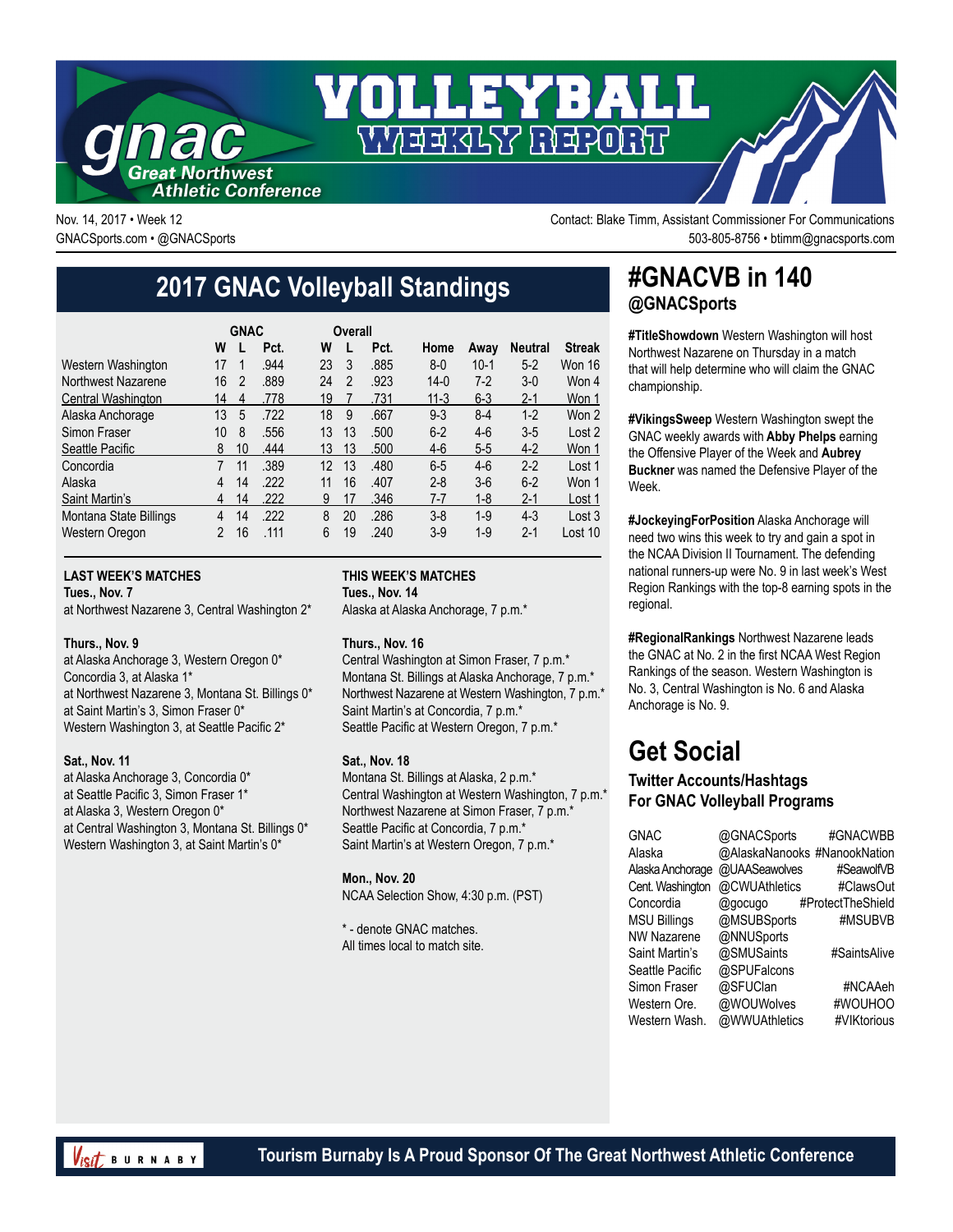## **GNAC Volleyball Players Of The Week**

#### **OFFENSIVE**

**Abby Phelps, Western Washington OH • 5-10 • Junior • Manson, Wash.**



Phelps averaged 4.50 kills, 0.38 aces, 4.25 digs and 0.62 blocks per set to lead the Vikings as they extended their current win streak to 16 matches. She finished with a double-double of 19 kills and 15 digs to go along with three blocks in Thursday's five-set win at Seattle Pacific. Phelps then added a double-double of 17 kills and 19 digs in Saturday's three-set sweep at Saint Martin's.

**Also Nominated:** Maddie Davis (Alaska), Chrisalyn Johnson (Alaska Anchorage), Cami Heninger (Northwest Nazarene), Rebecca Mitchell (Saint Martin's).



### **DEFENSIVE**

**Aubrey Buckner, Western Washington DS/L • 5-10 • Junior • Colville, Wash.**

Buckner averaged 5.12 digs per set in Western Washington's two victories. She finished with a team-high 28 digs to go with three aces in the Vikings' five-set win at Seattle Pacific on Thursday and then finished with 13 aces in Saturday's sweep of Saint Martin's.

**Also Nominated:** Leah Swiss (Alaska Anchorage), Izela Alvarez (Montana State Billings), Hannah Neumann (Saint Martin's).

### **Past GNAC Players of the Week**

| Date              | <b>Offensive</b>                              | <b>Defensive</b>        |
|-------------------|-----------------------------------------------|-------------------------|
| Aug. 28 - Sept. 3 | Madi Farrell, NNU                             | Mackenzie Bowen, WOU    |
| Sept. 4-10        | Madi Farrell, NNU                             | Joslyn Bopray, WWU      |
| Sept. 11-17       | Colby Barnette, CU                            | Kendra Bodine, NNU      |
| Sept. 18-24       | Sabrina Wheelhouse, CWU Keala Kaio-Perez, UAA |                         |
| Sept. 25-Oct. 1   | Gabby Oddo, SPU                               | Kyla Morgan, CWU        |
| Oct. 2-8          | Joelle Buckner, WWU                           | Jayme Bratsberg, SFU    |
| Oct. 9-15         | Shelby Mauritson, CWU                         | Sabrina Wheelhouse, CWU |
| Oct. 16-22        | Kendra Bodine, NNU                            | Joellee Buckner, WWU    |
| Oct. 23-29        | Chrisalyn Johnson, UAA                        | Abby Phelps, WWU        |
| Oct. 30-Nov. 5    | Madi Farrell, NNU<br>Joellee Buckner, WWU     | Katerina Dolguikh, SFU  |
| Nov. 6-12         | Abby Phelps, WWU                              | Aubrey Buckner, WWU     |

Complete Player of the Week releases are available online at [GNACSports.com.](http://www.gnacsports.com/football/fbredlion/)

### **GNAC News & Notes**

**TITLE SHOWDOWN IN BELLINGHAM:** The two top teams from start to finish this season in the GNAC will play a high-stakes match in Bellingham on Thursday.

Western Washington will host Northwest Nazarene in the team's second meeting of the season. The two teams have not played since the second GNAC match of the season, one that the Nighthawks won in four sets. It also happens to be the last time that the Vikings lost.

With a win over NNU on Thursday, Western Washington will claim the GNAC championship outright, its first since 2013, and the league automatic qualifier to the NCAA Division II National Tournament. A win by the Nighthawks leaves the door open. Should the two teams tie at the top of the standings, the Nighthawks and Vikings would be co-champions with NNU claiming the NCAA automatic berth.

Western Washington has done nothing but improve over the last 16 matches. The Vikings enter the week leading the league in kills and digs and are second in hitting percentage, assists and blocks. They are ranked in the Division II top-30 in each category, topped by a No. 3 ranking with an average of 2.76 blocks per set.

Northwest Nazarene has lost twice since seeing the Vikings back on Sept. 16, but continue to play solid volleyball. The Nighthawks (who have even changed nicknames since last playing the Vikings) lead the GNAC in hitting percentage, opponent hitting percentage and assists and are second in kills. Like WWU, Northwest Nazarene is in the Division II top-30 in each category.

**GNAC FLAVOR IN WEST REGION POLL:** The GNAC continues to have four teams in the NCAA Division II West Region Rankings. The top three teams did not change position as Northwest Nazarene stayed at No. 2, Western Washington stayed at No. 3 and Central Washington stayed at No. 6. Alaska Anchorage dropped one spot to No. 9. The newest rankings will be released on Wednesday. The poll rankings at the end of the regular season will determine selection to the NCAA Division II National Tournament.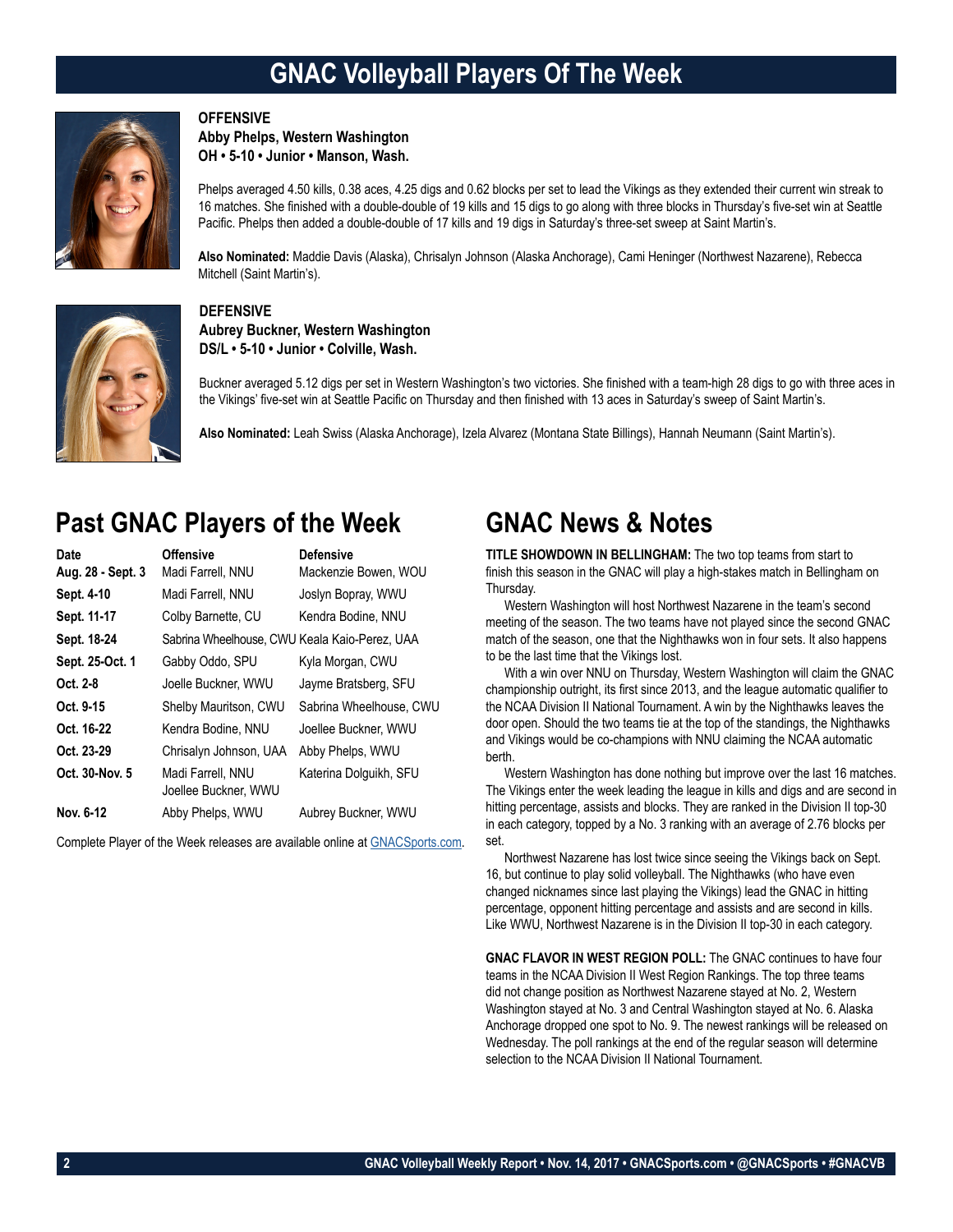### **Around The GNAC**

#### **ALASKA**



**LAST WEEK:** Nov. 9: Lost to Concordia, 3-1. Nov. 11: beat Alaska, 3-0.

**THIS WEEK:** Nov. 14: at Alaska Anchorage, 7 p.m. Nov. 18: vs. Montana State Billings, 2 p.m.

• After opening the week with a four-set loss to Concordia, Alaska snapped a four-match losing streak with a three-set

sweep of Western Oregon.

• Senior outside hitter **Maddie Davis** led the Nanooks with 27 kills and averaged 3.86 kills per set in the two matches. She shared the match-high with 20 kills against Concordia and had seven kills to go along with 13 digs against Western Oregon. Davis enters the week with 234 kills and leads the team with 1.87 digs per set.

• Senior middle blocker **Riley Podowicz** led all GNAC players with a .519 hitting percentage in the two matches with 15 kills and nine blocks. She had six kills and five blocks against Concordia and nine kills and four blocks against Western Oregon.

• The Nanooks had 14 aces in the two matches. Freshman outside hitter **Lahra Weber** had six of those, five of which came in the win over Western Oregon. The Nanooks are second in the GNAC with 1.60 aces per set.

• Alaska enters the week fourth in the GNAC with a .206 hitting percentage with 12.63 kills and 15.10 digs per set.

• At 11 wins, Alaska has its most victories in eight seasons. The Nanooks hope to match or surpass the 12 wins the team had in 2009, which was the last time they finished with double-digit victories.

#### **ALASKA ANCHORAGE**



**LAST WEEK:** Nov. 9: Beat Western Oregon, 3-0. Nov. 11: Beat Concordia, 3-0. **THIS WEEK:** Nov. 14: vs. Alaska, 7 p.m. Nov. 16: vs.

Montana State Billings, 7 p.m.

• Alaska Anchorage ran its current win streak to four wins with a pair of three-set sweeps last week over Western Oregon and Concordia.

• The Seawolves enter the week No. 9 in the NCAA West Region Rankings. The updated rankings will be released on Wednesday afternoon.

• Junior outside hitter **Chrisalyn Johnson** led the Seawolves with 27 kills in the two matches. She led the team with a double-double of 12 kills and 15 digs against Western Oregon and then finished with 15 kills, three aces and eight digs against Concordia.

• Junior outside hitter **Leah Swiss** added 19 kills, 37 digs and three aces in the two matches. She finished with nine kills, three aces and 21 digs against Western Oregon and 10 kills, 16 digs and three blocks against Concordia. Swiss enters the week leading the GNAC and ranked 31st in Division II with 0.47 aces per set. She is also ninth in the GNAC with 3.23 kills per set and seventh with 3.96 points per set.

• Sophomore middle blocker **Vanessa Hayes** had a .414 hitting percentage in the two matches with 15 kills. Nine of those kills came in the win over Western Oregon.

• Alaska Anchorage enters the week leading the GNAC and ranked 36th in Division II with 1.82 aces per set. The Seawolves have a .188 hitting percentage and are fourth in the GNAC with a .160 opponent hitting percentage. The team averages 12.24 kills and 17.91 digs per set.

#### **CENTRAL WASHINGTON**



**LAST WEEK:** Nov. 7: Lost at Northwest Nazarene, 3-2. Nov. 11: Beat Montana State Billings, 3-0. **THIS WEEK:** Nov. 16: at Simon Fraser, 7 p.m. Nov. 18: at Western Washington, 7 p.m.

**WILDCATS** 

• Central Washington took a split of its matches last week, falling in a five-set heartbreaker at Northwest Nazarene

before sweeping Montana State Billings.

• Central Washington continues to receive votes with 18 points in the AVCA Division II Coaches Top-25. The Wildcats were No. 6 in the latest NCAA West Region Rankings, which will be updated on Wednesday.

• Junior outside hitter **Shelby Mauritson** led CWU offensively once again with 33 kills in the two matches. She finished with a double-double of 16 kills and 21 digs to go with three aces and four blocks at Northwest Nazarene and led all players with 17 kills and 12 digs against MSUB. Mauritson is fifth in the GNAC with 3.69 kills per set and is 12th in Division II with 12.17 attacks per set.

• Senior middle blocker **Sabrina Wheelhouse** hit .406 in the two matches with 15 kills and eight blocks. Her week was highlighted by 10 kills and seven blocks against Northwest Nazarene. Wheelhouse continues to lead Division II with 1.50 blocks per set and is third with 155 total blocks. Wheelhouse is also fourth in the GNAC with a .323 hitting percentage.

• Senior middle blocker **Sarah Joffs** added 12 blocks to her total as she now ranks seventh in the GNAC with 1.10 blocks per set. Seven of those blocks came in the loss to Northwest Nazarene.

• Central Washington enters the week leading the GNAC and second in Division II with 2.80 blocks per set and is fifth in Division II with 288 total blocks. The Wildcats are third in the GNAC with a .211 hitting percentage and second with a .150 opponent hitting percentage while averaging 12.75 kills and 17.52 digs per set.



#### **CONCORDIA**

**LAST WEEK:** Nov. 9: Won at Alaska, 3-1. Nov. 11: Lost at Alaska Anchorage, 3-0. **THIS WEEK:** Nov. 16: vs. Saint Martin's, 7 p.m. Nov. 18: vs. Seattle Pacific, 7 p.m.

• Concordia secured a split on the Alaska road trip,

beating the Nanooks on Thursday before falling in a three-set sweep at Alaska Anchorage on Saturday.

• Senior opposite **Lindsey Dorsey** was the offensive leader once again, finishing with 29 kills in the two matches. She finished with 20 kills against Alaska and added nine kills, nine digs and three blocks at Alaska Anchorage. Dorsey enters the week fourth in the GNAC at 4.20 points per set and sixth with 3.56 kills per set.

• Sophomore outside hitter **Allie Spear** finished with 36 digs and two aces in the two matches. Both aces came against Alaska Anchorage and finished with 25 digs at Alaska.

• Senior middle blocker **Colby Barnette** added 23 kills and nine blocks and finished with a .413 hitting percentage in the matches, which was topped by her 13 kills and five blocks at Alaska. Barnette is sixth in the GNAC and 34th in Division II with 1.18 blocks per set.

• Concordia enters the week ranked fourth in the GNAC with 12.83 kills and 12.06 assists per set. The Cavaliers own a .195 hitting percentage and are averaging 16.15 digs and 1.99 blocks per set.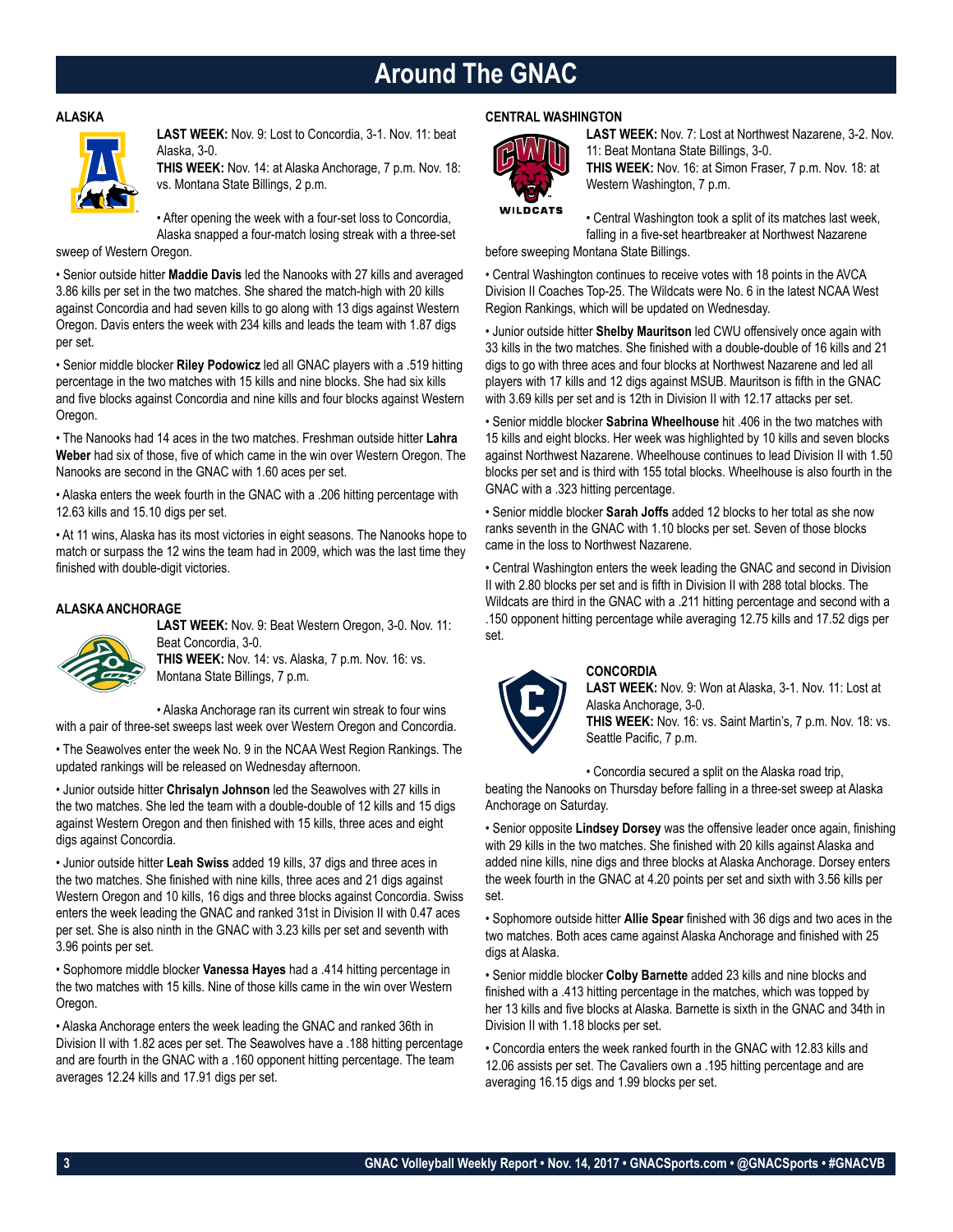### **Around The GNAC**

#### **MONTANA STATE BILLINGS**



**LAST WEEK:** Nov. 9: Lost at Northwest Nazarene, 3-0. Nov. 11: Lost at Central Washington, 3-0.

**THIS WEEK:** Nov. 16: at Alaska Anchorage, 7 p.m. Nov. 18: at Alaska, 2 p.m.

• Montana State Billings opened a four-match season-ending road trip with three-set losses at Northwest Nazarene and

Central Washington.

• Freshman outside hitter **Bayli Monck** finished with 21 kills in the two matches. She had 10 kills against Northwest Nazarene and added 11 kills at Central Washington. She led the team in kills in both matches and is averaging 2.47 kills per set.

• Freshman middle blocker **Hali Ehresmann** added 17 kills and two aces and finished with a .333 hitting percentage in the two matches. She had nine kills at Central Washington and finished with eight kills and an ace at Northwest Nazarene.

• Freshman libero **Izela Alvarez** continues to lead the GNAC and ranks 22nd in Division II with 5.69 digs per set. She had 34 digs in last week's matches, which included 19 digs at Northwest Nazarene.

• Montana State Billings is fourth in the GNAC and 47th in Division II with 18.03 digs per set. The Yellowjackets are also 48th in Division II with 38.40 team attacks per game. Montana State Billings is averaging 11.23 kills per set.

#### **NORTHWEST NAZARENE**

**LAST WEEK:** Nov. 7: Beat Central Washington, 3-2. Nov. 9: Beat Montana State Billings, 3-0.



**THIS WEEK:** Nov. 16: at Western Washington, 7 p.m. Nov. 18: at Simon Fraser, 7 p.m.

• Northwest Nazarene set up a big match with Western Washington this week with two wins last week, including a

five-set come-from-behind victory over Central Washington.

• With the weekend wins, the Nighthawks held steady at No. 13 in the AVCA Division II Coaches Top-25 Poll and held at No. 2 in the latest NCAA Division II West Region Rankings. The rankings will be updated on Wednesday.

• Senior outside hitter **Kendra Bodine** led NNU with 37 kills in the two matches. She had a double-double of 16 kills and 18 digs against Central Washington and added 21 kills and eight digs against Montana State Billings. Bodine leads the GNAC and is 13th in Division II with 4.34 kills per set. She is also eighth with a .284 hitting percentage.

• Junior outside hitter **Cami Heninger** had a career match against Central Washington, finishing with 17 kills, five digs and six blocks. She then added eight kills against Montana State Billings.

• Senior setter **Hailey Cook** had 93 assists in the two matches, which included 46 in the win over Central Washington. Cook leads the GNAC and is 10th in Division II with 11.60 assists per set.

• Senior middle blocker **Madi Farrell** added 29 kills and 10 blocks in the two matches, paced by 14 kills and eight blocks against Central Washington. Farrell leads the GNAC and is second in Division II with a .431 hitting percentage.

• The Nighthawks lead the GNAC and is 16th in Division II with a .258 hitting percentage. Northwest Nazarene also leads the GNAC with a .147 opponent hitting percentage. The Nighthawks also leads the GNAC and is 14th in Division II with 13.46 assists per set and is also second in the GNAC and 27th in Division II with 13.99 kills per set.

#### **SAINT MARTIN'S**



**LAST WEEK:** Nov. 9: Beat Simon Fraser, 3-0. Nov. 11: Lost to Western Washington, 3-0.

**THIS WEEK:** Nov. 16: at Concordia, 7 p.m. Nov. 18: at Western Oregon, 7 p.m.

• Saint Martin's secured a split in its final home weekend, beating Simon Fraser in three sets before losing to Western

#### Washington in three sets.

• Senior outside hitter **Rebecca Mitchell** led all GNAC players last week with 39 kills in the two matches. She had 21 kills, 14 digs and three blocks in the win over Simon Fraser and added 18 kills and 13 digs against Western Washington. Mitchell is fourth in the GNAC with 3.69 kills per set and sixth with 4.08 points per set.

• Junior outside hitter **Rachel Gondrezick** added 28 kills and averaged 4.67 kills per set in last week's matches. She came off the bench for 17 kills and four digs against Simon Fraser and had 11 kills against Western Washington.

• Senior setter **Nicolette Nesbitt** finished with 72 assists and averaged 12 assists per set in the two matches. She had 43 assists against Simon Fraser and had a double-double of 29 assists and 14 digs against Western Washington. Nesbitt is seventh in the GNAC with 8.37 assists per set.

• Saint Martin's enters the week with a .156 hitting percentage, averaging 11.97 kills and 16.95 digs per set.

#### **SEATTLE PACIFIC**



**LAST WEEK:** Nov. 9: Lost to Western Washington, 3-2. Nov. 11: Beat Simon Fraser, 3-1.

**THIS WEEK:** Nov. 16: at Western Oregon, 7 p.m. Nov. 18: at Concordia, 7 p.m.

• It was a good week for the Falcons, who pushed Western Washington to five sets before scoring a four-set win over

Simon Fraser to close out the home schedule.

• Sophomore outside hitter **Gabby Oddo** led the way with 38 kills in the two matches. She had a match-high 21 kills to go along with 10 digs against Western Washington and finished with 17 kills and 18 digs against Simon Fraser. Oddo enters the week ranked eighth in the GNAC with 3.47 kills per set and ninth with 3.83 points per set.

• Senior outside hitter **Hannah Lautenbach** had 34 kills and 40 digs in the two matches, notching a pair of big double-doubles. She finished with 20 kills and 26 digs to go along with four blocks against Western Washington and finished with 14 kills and 14 digs against Simon Fraser.

• Junior setter **Symone Tran** had 118 assists in the two matches with two monster double-doubles. She finished with 68 assists and 17 digs against Western Washington and had 50 assists, 26 digs and four blocks against Simon Fraser. Tran is fourth in the GNAC with 10.16 assists per set and is 46th in Division II with 1,077 total assists.

• Junior middle blocker **Shaun Crespi** added another 11 blocks in the two matches, seven against Western Washington and four against Simon Fraser. She ranks eighth in the GNAC with 1.05 blocks per set.

• Seattle Pacific enters the week ranked third in the GNAC and 50th in Division II with 2.12 blocks per set. The Falcons have a .177 hitting percentage and are averaging 12.42 kills and 17.19 digs per set.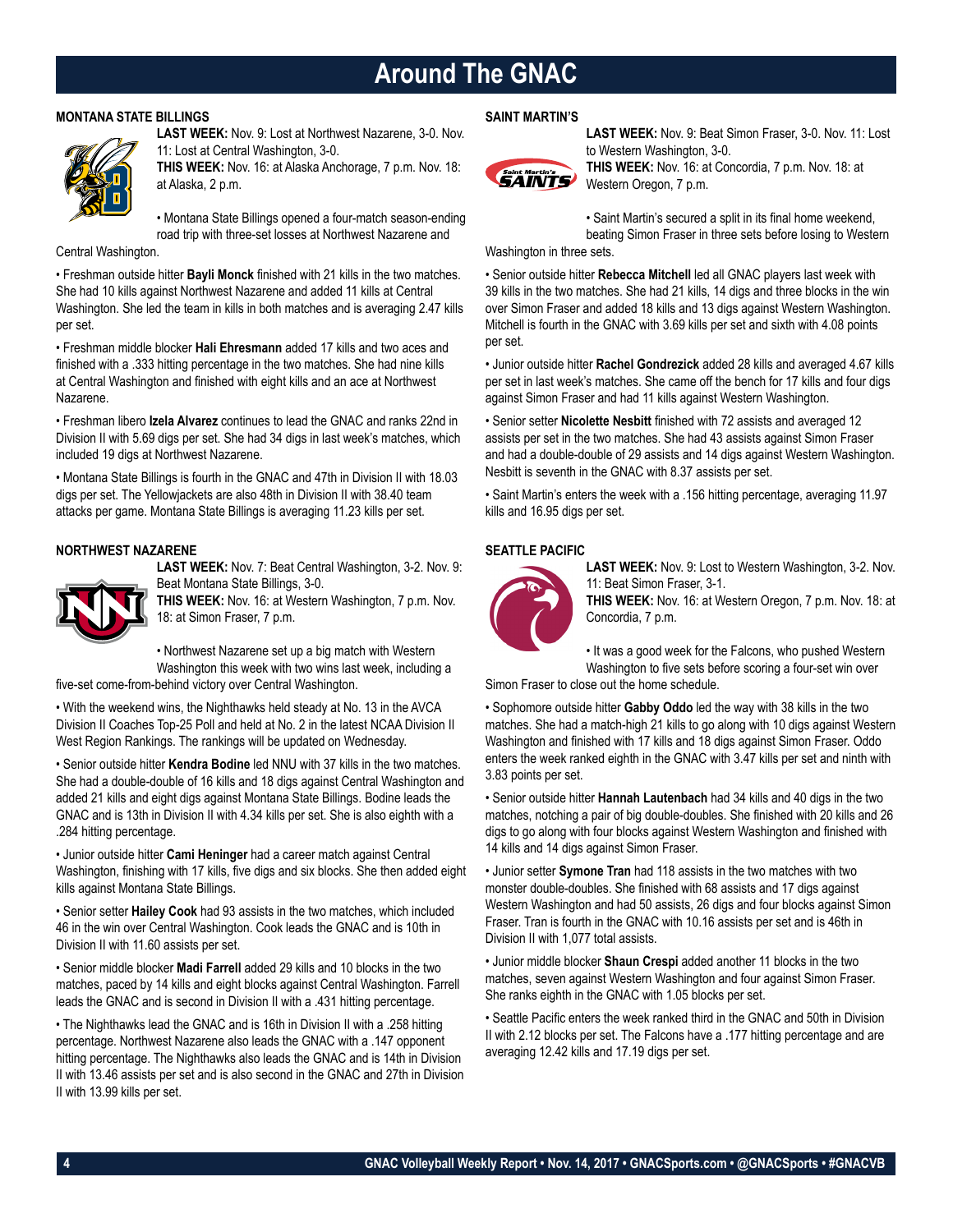### **Around The GNAC**

#### **SIMON FRASER**



**LAST WEEK:** Nov. 9: Lost at Saint Martin's, 3-0. Nov. 11: Lost at Seattle Pacific, 3-1.

**THIS WEEK:** Nov. 16: vs. Central Washington, 7 p.m. Nov. 18: vs. Northwest Nazarene, 7 p.m.

• Simon Fraser took a pair of losses on its final road trip of the season, which included a four-set loss to Seattle Pacific.

• Sophomore outside hitter **Betsie de Beer** led the Clan with 26 kills in the two matches. She finished with 13 kills and three blocks against Saint Martin's and added a double-double of 13 kills and 15 digs against Seattle Pacific. de Beer enters the week averaging 2.56 kills and 2.27 digs per set.

• Sophomore outside hitter **Kirsten Pinkney** added 24 kills in the matches, paced by her 15 kills against Seattle Pacific.

• Junior libero **Jayme Bratsberg** added 44 digs and averaged 6.29 digs per set. She had 14 digs against Saint Martin's and added 30 digs and six assists against Seattle Pacific. Bratsberg is second in the GNAC and 32nd in Division II with 5.44 digs per set.

• Junior middle blocker **Tessa May** is second in the GNAC and 42nd in Division II with a .345 hitting percentage. She had 21 kills last week, topped by 11 against Seattle Pacific.

• Simon Fraser enters the week ranked second in the GNAC and 18th in Division II with 19.26 digs per set. The Clan is third in the GNAC with 13.06 kills per set and is fifth with .199 hitting percentage.

#### **WESTERN OREGON**



**LAST WEEK:** Nov. 9: Lost at Alaska Anchorage, 3-0. Nov. 11: Lost at Alaska, 3-0.

**THIS WEEK:** Nov. 16: vs. Seattle Pacific, 7 p.m. Nov. 18: vs. Saint Martin's, 7 p.m.

• Western Oregon saw its losing streak extend to 10 matches as it fell in three sets to both Alaska and Alaska Anchorage

on its final road trip of the season.

• Senior outside hitter **Alisha Bettinson** finished with 21 kills in the two matches to lead the Wolves. She opened with 15 kills against Alaska Anchorage and added six kills to go with eight digs at Alaska. Bettinson is seventh in the GNAC with 3.53 kills per set and eighth with 3.89 points per set.

• Freshman outside hitter **Sierra Stultz** finished with five aces, all against Alaska Anchorage. That was the second most among all GNAC players last week.

• Sophomore defensive specialist **Libbie Hoene** finished with 30 digs in the two matches, which included 22 digs against Alaska Anchorage.

• Western Oregon enters the final week with a .159 hitting percentage, averaging 11.90 kills and 17.75 digs per set.

#### **WESTERN WASHINGTON**



**LAST WEEK:** Nov. 9: Beat Seattle Pacific, 3-2. Nov. 11: Beat Saint Martin's, 3-0. **THIS WEEK:** Nov. 16: vs. Northwest Nazarene, 7 p.m. Nov.

• Western Washington extended its win streak to 16 matches, surviving a five-set match at Seattle Pacific before

#### sweeping Saint Martin's in three sets.

• The Vikings jumped three spots to No. 5 in the latest AVCA Division II Coaches Top-25. It is the 78th consecutive poll, dating back to the 2012 season, where WWU has been ranked. Western Washington also remained No. 3 in the latest NCAA West Region Rankings, which will be updated on Wednesday.

18: vs. Central Washington, 7 p.m.

• Junior outside hitter **Abby Phelps** was named GNAC Offensive Player of the Week after she averaged 4.50 kills, 0.38 aces, 4.25 digs and 0.62 blocks per set in the two matches. She finished with a double-double of 19 kills and 15 digs to go along with three blocks at Seattle Pacific. Phelps then added a doubledouble of 17 kills and 19 digs at Saint Martin's. Phelps enters the week second in the GNAC and 27th in Division II with 4.01 kills per set. She is also third in the GNAC and 27th in Division II with 4.61 points per set.

• Junior defensive specialist **Aubrey Buckner** was named the GNAC Defensive Player of the Week after she averaged 5.12 digs per set. She finished with a team-high 28 digs and three aces in the win at Seattle Pacific on Thursday and then finished with 13 aces at Saint Martin's. Buckner is fifth in the GNAC with 5.00 digs per set.

• Junior middle blocker **Michaela Hall** hit .346 in the two matches with 23 kills and eight blocks. Her week was topped by 14 kills and three blocks against Seattle Pacific. Hall is third in the GNAC with a .328 hitting percentage and is fifth in the GNAC and 25th in Division II with 1.22 blocks per set.

• Senior opposite **Joellee Buckner** also had 23 kills in the two matches, coming alive for a double-double of 16 kills and 25 digs at Seattle Pacific. Buckner is 10th in the GNAC with a .271 hitting percentage.

• Western Washington leads the GNAC and is 21st in Division II with 14.03 kills per set. The Vikings also lead the GNAC and rank sixth in Division II with 19.76 digs per set. The Vikings' 2.76 blocks per set are second in the GNAC and third in Division II while their .255 hitting percentage is second in the GNAC and 18th in Division II.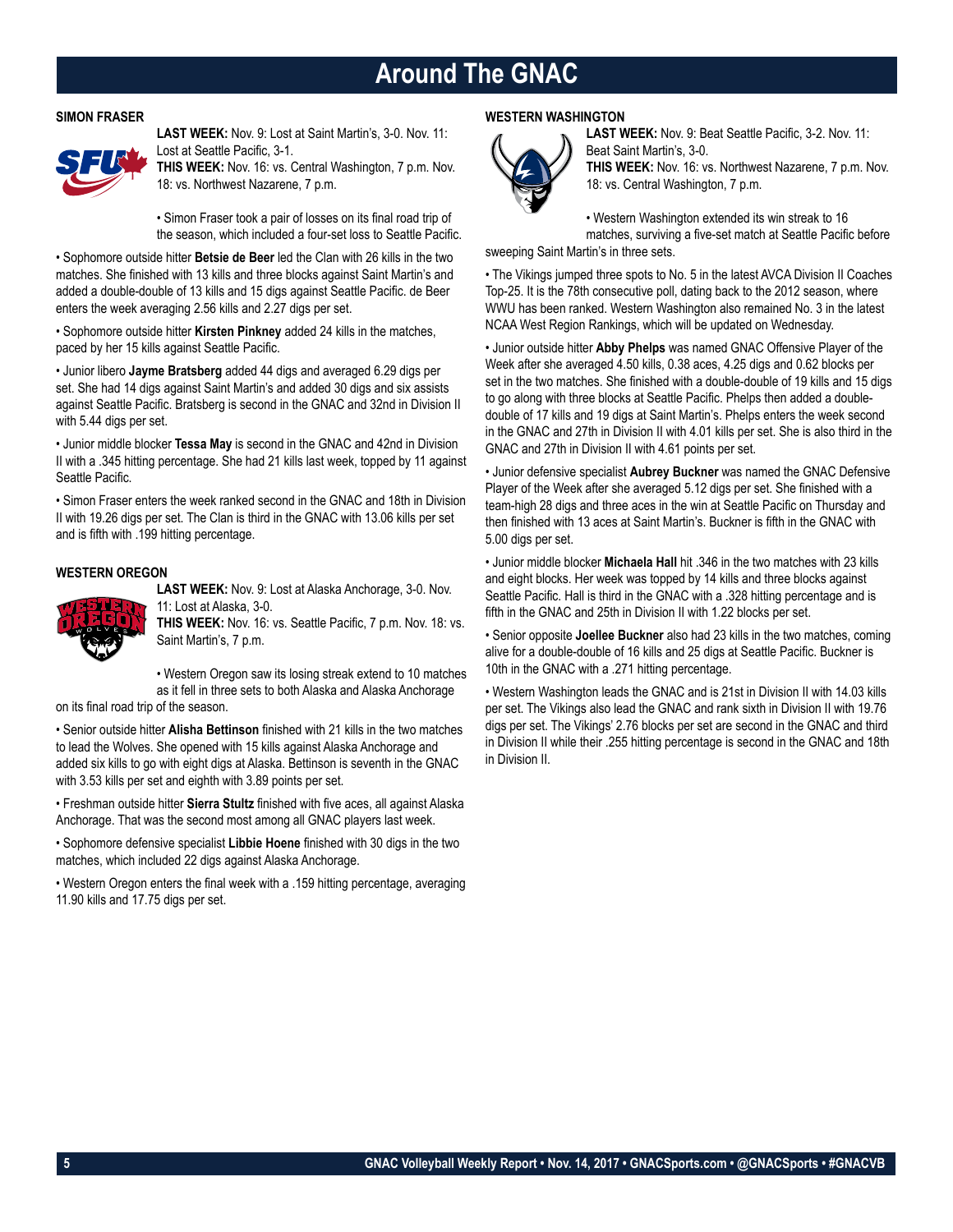### **GNAC In Division II Statistics**

#### **Top 50 Through Matches As Of Nov. 12, 2017**

|                             | TOD JU THIUUGHI MALGHES AS UI NOV. IZ, ZUTT                  |            |      | Category                  | Player                  | Avg./Total | Rank             |
|-----------------------------|--------------------------------------------------------------|------------|------|---------------------------|-------------------------|------------|------------------|
| <b>TEAM</b>                 |                                                              |            |      | Attacks Per Set           | Abby Phelps, WWU        | 12.20      | 11th             |
| Category                    | Institution                                                  | Avg./Total | Rank |                           | Shelby Mauritson, CWU   | 12.17      | 12th             |
| Aces Per Set                | Alaska Anchorage                                             | 1.82       | 36th |                           | Kendra Bodine, NNU      | 12.01      | 15 <sub>th</sub> |
| Assists Per Set             | Northwest Nazarene                                           | 13.46      | 14th |                           | Rebecca Mitchell, SMU   | 11.74      | 22 <sub>nd</sub> |
|                             | Western Washington                                           | 13.14      | 25th |                           | Alisha Bettinson, WOU   | 11.40      | 33rd             |
| <b>Blocks Per Set</b>       | Central Washington                                           | 2.80       | 2nd  |                           | Leah Swiss, UAA         | 10.91      | 46th             |
|                             | Western Washington                                           | 2.76       | 3rd  | <b>Blocks Per Set</b>     | Sabrina Wheelhouse, CWU | 1.50       | 1st              |
|                             | Seattle Pacific                                              | 2.12       | 50th |                           | Joslyn Bopray, WWU      | 1.48       | 2nd              |
| Digs Per Set                | Western Washington                                           | 19.76      | 6th  |                           | Madi Farrell, NNU       | 1.38       | 6th              |
|                             | Simon Fraser                                                 | 19.06      | 18th |                           | Michaela Hall, WWU      | 1.22       | 25 <sub>th</sub> |
|                             | Northwest Nazarene                                           | 18.47      | 31st |                           | Colby Barnette, CU      | 1.18       | 34th             |
|                             | Montana State Billings                                       | 18.03      | 47th | Digs Per Set              | Izela Alvarez, MSUB     | 5.69       | 22 <sub>nd</sub> |
| <b>Hitting Percentage</b>   | Northwest Nazarene                                           | .258       | 16th |                           | Jayme Bratsberg, SFU    | 5.44       | 32nd             |
|                             | Western Washington                                           | .255       | 18th |                           | Keala Kaio-Perez, UAA   | 5.29       | 44th             |
| Kills Per Set               | Western Washington                                           | 14.03      | 21st | <b>Hitting Percentage</b> | Madi Farrell, NNU       | .431       | 2nd              |
|                             | Northwest Nazarene                                           | 13.99      | 27th |                           | Tessa May, SFU          | .345       | 42nd             |
| Win/Loss Pct.               | Northwest Nazarene                                           | .923       | 5th  | Kills Per Set             | Kendra Bodine, NNU      | 4.34       | 13 <sub>th</sub> |
|                             | Western Washington                                           | .885       | 13th |                           | Abby Phelps, WWU        | 4.01       | 27th             |
| <b>Team Attacks Per Set</b> | Western Washington                                           | 40.41      | 8th  |                           | Madi Farrell, NNU       | 3.95       | 32nd             |
|                             | Montana State Billings                                       | 38.40      | 48th | Points Per Set            | Kendra Bodine, NNU      | 4.86       | 13 <sub>th</sub> |
| <b>Team Digs</b>            | Alaska Anchorage                                             | 1,970      | 47th |                           | Madi Farrell, NNU       | 4.72       | 19th             |
| <b>Team Service Aces</b>    | Alaska Anchorage                                             | 200        | 21st |                           | Abby Phelps, WWU        | 4.61       | 27th             |
| <b>Team Total Blocks</b>    | Central Washington                                           | 288.0      | 5th  | Service Aces              | Keala Kaio-Perez, UAA   | 52         | 17th             |
|                             | Western Washington                                           | 251.0      | 18th |                           | Leah Swiss, UAA         | 51         | 18th             |
|                             | Alaska Anchorage                                             | 231.5      | 42nd | <b>Total Assists</b>      | Hailey Cook, NNU        | 1.114      | 37th             |
|                             |                                                              |            |      |                           | Symone Tran, SPU        | 1.077      | 46th             |
| <b>INDIVIDUALS</b>          |                                                              |            |      | <b>Total Attacks</b>      | Shelby Mauritson, CWU   | 1,254      | 17th             |
| Category                    | Player                                                       | Avg./Total | Rank |                           | Leah Swiss, UAA         | 1,200      | 29th             |
| Aces Per Set                | Leah Swiss, UAA                                              | 0.47       | 31st |                           | Kendra Bodine, NNU      | 1.165      | 36th             |
|                             | Keala Kaio-Perez, UAA                                        | 0.46       | 37th |                           | Abby Phelps, WWU        | 1,110      | 49th             |
| Assists Per Set             | Hailey Cook, NNU                                             | 11.60      | 10th | <b>Total Blocks</b>       | Sabrina Wheelhouse, CWU | 155        | 3rd              |
|                             | Brette Boesel, WWU                                           | 11.51      | 14th |                           | Joslyn Bopray, WWU      | 135        | 11th             |
|                             |                                                              |            |      |                           | Madi Farrell, NNU       | 134        | 13 <sub>th</sub> |
|                             |                                                              |            |      | <b>Total Digs</b>         | Keala Kaio-Perez, UAA   | 582        | 32nd             |
|                             | Online: http://stats.ncaa.org/rankings/change_sport_year_div |            |      |                           | Izela Alvarez, MSUB     | 563        | 45th             |
|                             |                                                              |            |      | <b>Total Kills</b>        | Kendra Bodine, NNU      | 421        | 28th             |

### **National & Regional Polls**

| <b>GNAC TEAMS IN THE AVCA NATIONAL POLL</b> |         |         |                  |      |
|---------------------------------------------|---------|---------|------------------|------|
| <b>National</b>                             | UAA     | CWU     | NNU              | wwu  |
| Pre-Season                                  | 4th     | RV (16) | RV (69)          | 10th |
| Sept. 4                                     | 14th    | RV (61) | RV (62)          | 10th |
| Sept. 11                                    | 18th    | RV (34) | RV (115)         | 10th |
| Sept. 18                                    | 20th    | RV (36) | 16th             | 13th |
| Sept. 25                                    | 21st    | RV (19) | 12 <sub>th</sub> | 10th |
| Oct. 2                                      | RV (49) | RV (14) | 12 <sub>th</sub> | 11th |
| Oct. 9                                      | RV (7)  | RV (10) | 10th             | 11th |
| Oct. 16                                     | RV (8)  | RV (52) | 12 <sub>th</sub> | 8th  |
| Oct. 23                                     |         | 25th    | 10th             | 8th  |
| Oct. 30                                     | RV (32) | RV (26) | 13th             | 8th  |
| Nov. 6                                      | RV (7)  | RV (14) | 13th             | 8th  |
| Nov. 13                                     |         | RV (18) | 13th             | 5th  |

RV - Not ranked in top-25, but is among others receiving votes.

| <b>GNAC TEAMS IN NCAA WEST REGION RANKINGS</b> |     |     |     |     |
|------------------------------------------------|-----|-----|-----|-----|
| National                                       | UAA | CWU | NNU | wwu |
| Nov. 1                                         | 8th | 6th | 2nd | 3rd |
| Nov. 8                                         | 9th | 6th | 2nd | 3rd |

|    | as of Nov. 13, 2017       |      |          |                |
|----|---------------------------|------|----------|----------------|
| Rk | School (1st)              | Pts. | Record   | Prev.          |
| 1  | Concordia-St. Paul (40)   | 1192 | $26-2$   | 1              |
| 2  | California Baptist (7)    | 1149 | $26-0$   | $\overline{c}$ |
| 3  | Lewis (1)                 | 1090 | 28-2     | 3              |
| 4  | Southwest Minnesota State | 1062 | 25-3     | 4              |
| 5  | <b>Western Washington</b> | 980  | $23 - 3$ | 8              |
| 6  | Minnesota Duluth          | 863  | 23-5     | 6              |
| 7  | Nebraska-Kearney          | 848  | $30-3$   | 5              |
| 8  | Arkansas Tech             | 808  | $32-0$   | 9              |
| 9  | Northern State            | 781  | 23-5     | 7              |
| 10 | Palm Beach Atlantic       | 754  | 24-3     | 10             |
| 11 | Regis                     | 745  | 25-3     | 11             |
| 12 | Central Oklahoma          | 646  | 28-4     | 12             |
| 13 | <b>NW Nazarene</b>        | 633  | $24-2$   | 13             |
| 14 | Winona State              | 615  | 21-7     | 15             |
| 15 | <b>Tarleton State</b>     | 536  | $26 - 5$ | 14             |
| 16 | Augustana (SD)            | 463  | 22-8     | 18             |
| 17 | Colorado School of Mines  | 418  | $23 - 4$ | 16             |
| 18 | Central Missouri          | 331  | 24-7     | 19             |
| 19 | West Florida              | 298  | 26-6     | 20             |
| 20 | <b>Ferris State</b>       | 265  | $20 - 7$ | 17             |
| 21 | Wayne State (Neb.)        | 204  | 19-11    | 22             |
| 22 | Florida Southern          | 174  | 22-6     | 24             |
| 23 | Saint Leo                 | 154  | 20-5     | 23             |
| 24 | Wheeling Jesuit           | 105  | 28-5     | 21             |
| 25 | Angelo State              | 82   | $21-8$   | 25             |
|    | Dropped Out: None.        |      |          |                |

**AVCA DIVISION II COACHES TOP 25 POLL**

**Others Receiving Votes:** Hillsdale 60; Upper Iowa 54; Cal State San Bernardino 37; Missouri Western 36; Rockhurst 36; Findlay 33; Wingate 29; Azusa Pacific 24; Metro State 21; *Central Washington 18*; Flagler 18; McKendree 18. Six teams mentioned on only one ballot for a total of 20 combined points.

#### [View Complete Poll Online](https://www.avca.org/polls/dii-women/11-13-17.html)

#### **NCAA DIVISION II WEST REGION RANKINGS as of Nov. 8, 2017**

| Rk | School                    | Region   | Overall  |
|----|---------------------------|----------|----------|
| 1  | California Baptist        | $22-0$   | $24-0$   |
| 2  | <b>Northwest Nazarene</b> | $22 - 2$ | $22 - 2$ |
| 3  | <b>Western Washington</b> | $18 - 2$ | $21 - 3$ |
| 4  | Cal State San Bernardino  | $17 - 7$ | $17 - 7$ |
| 5  | Azusa Pacific             | $18-5$   | 18-5     |
| 6  | <b>Central Washington</b> | $15 - 5$ | 18-6     |
| 7  | Sonoma State              | $17 - 7$ | $17 - 7$ |
| 8  | UC San Diego              | $16 - 7$ | $16 - 7$ |
| 9  | Alaska Anchorage          | $15-9$   | $15-9$   |
| 10 | Concordia (Calif.)        | $13 - 8$ | $15-8$   |

[Complete Regional Polls Online](http://www.ncaa.com/rankings/volleyball-women/d2/regional-rankings)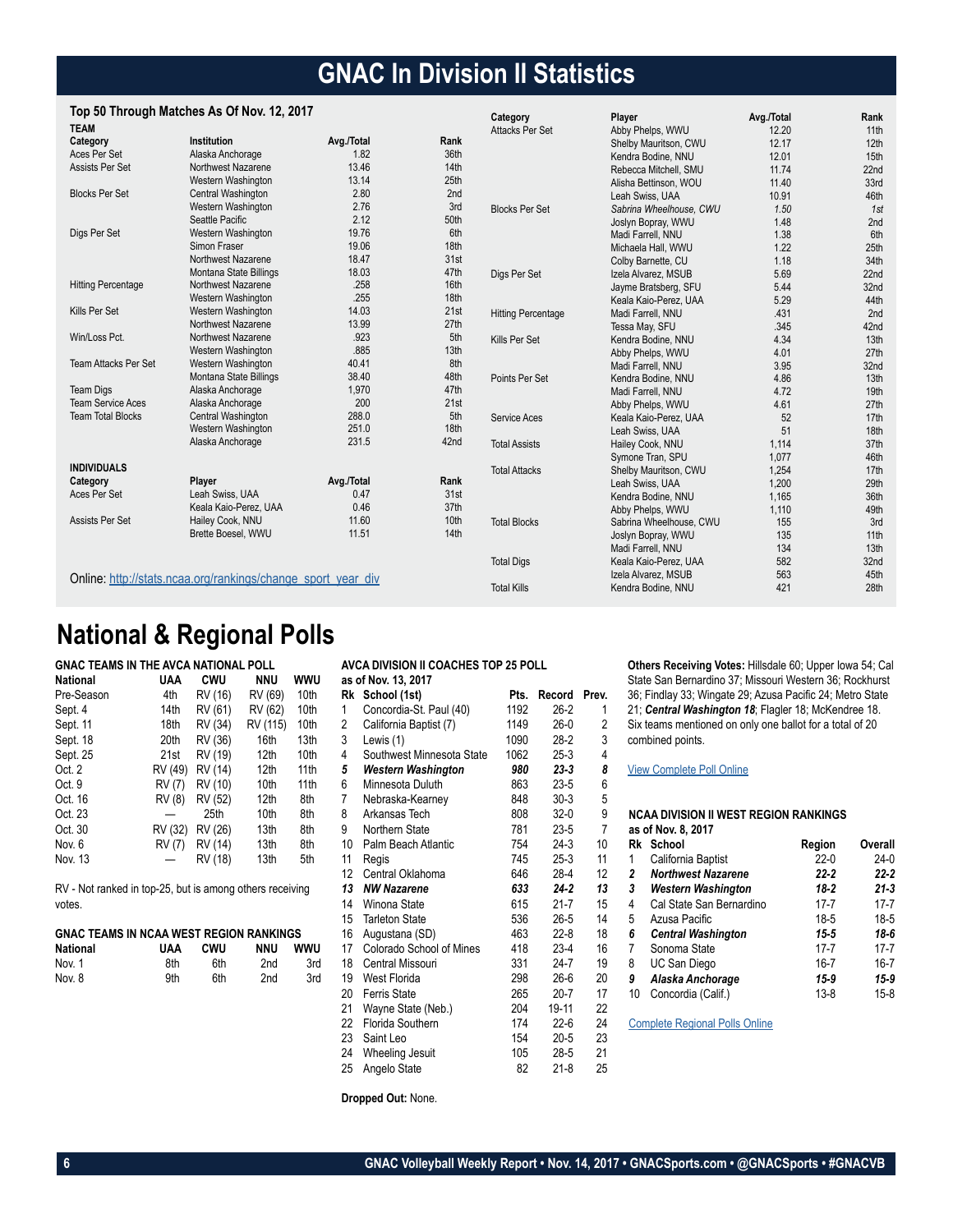## **GNAC Team Statistics**

| <b>HITTING PERCENTAGE</b>              | S   | <b>Kills</b> | Errs     | Total        | Pct            | <b>SERVICE ACES</b>      |     |      | S    | No.          | Avg/S |
|----------------------------------------|-----|--------------|----------|--------------|----------------|--------------------------|-----|------|------|--------------|-------|
| 1. Northwest Nazarene                  | 97  | 1357         | 421      | 3629         | .258           | 1. Alaska Anchorage      |     |      | 110  | 200          | 1.82  |
| 2. Western Washington                  | 91  | 1277         | 338      | 3677         | .255           | 2. Alaska                |     |      | 101  | 162          | 1.60  |
| 3. Central Washington                  | 103 | 1313         | 483      | 3935         | .211           | 3.<br>Western Washington |     |      | 91   | 142          | 1.56  |
| 4. Alaska                              | 101 | 1276         | 529      | 3619         | .206           | Simon Fraser<br>4.       |     |      | 96   | 130          | 1.35  |
| 5. Simon Fraser                        | 96  | 1254         | 522      | 3687         | .199           | 5. Concordia (Ore.)      |     |      | 94   | 126          | 1.34  |
| 6. Concordia (Ore.)                    | 94  | 1206         | 523      | 3509         | .195           | 6. MSU Billings          |     |      | 99   | 123          | 1.24  |
| 7. Alaska Anchorage                    | 110 | 1346         | 563      | 4163         | .188           | Seattle Pacific<br>7.    |     |      | 106  | 129          | 1.22  |
| 8.<br>Seattle Pacific                  | 106 | 1317         | 608      | 4007         | .177           | 8.<br>Saint Martin's     |     |      | 95   | 112          | 1.18  |
| 9. Western Oregon                      | 89  | 1059         | 529      | 3326         | .159           | 9. Western Oregon        |     |      | 89   | 104          | 1.17  |
| 10. Saint Martin's                     | 95  | 1137         | 569      | 3632         | .156           | 10. Northwest Nazarene   |     |      | 97   | 99           | 1.02  |
| 11. MSU Billings                       | 99  | 1112         | 529      | 3802         | .153           | 11. Central Washington   |     |      | 103  | 105          | 1.02  |
| <b>OPPONENT HITTING PCT</b>            | S   | <b>Kills</b> | Errs     | Total        | Pct            | <b>DIGS</b>              |     |      | S    | No.          | Avg/S |
| 1. Northwest Nazarene                  | 97  | 1108         | 561      | 3726         | .147           | Western Washington<br>1. |     |      | 91   | 1798         | 19.76 |
| 2. Central Washington                  | 103 | 1288         | 678      | 4076         | .150           | 2. Simon Fraser          |     |      | 96   | 1849         | 19.26 |
| 3. Western Washington                  | 91  | 1125         | 535      | 3776         | .156           | 3. Northwest Nazarene    |     |      | 97   | 1792         | 18.47 |
| 4. Alaska Anchorage                    | 110 | 1284         | 624      | 4114         | .160           | 4. MSU Billings          |     |      | 99   | 1785         | 18.03 |
| 5. Simon Fraser                        | 96  | 1211         | 522      | 3824         | .180           | 5.<br>Alaska Anchorage   |     |      | 110  | 1970         | 17.91 |
| 6. Seattle Pacific                     | 106 | 1285         | 565      | 3925         | .183           | 6.<br>Western Oregon     |     |      | 89   | 1580         | 17.75 |
| 7. Saint Martin's                      | 95  | 1227         | 485      | 3550         | .209           | 7. Central Washington    |     |      | 103  | 1805         | 17.52 |
| 8. Concordia (Ore.)                    | 94  | 1186         | 468      | 3359         | .214           | 8. Seattle Pacific       |     |      | 106  | 1822         | 17.19 |
| 9. Western Oregon                      | 89  | 1186         | 453      | 3408         | .215           | 9. Saint Martin's        |     |      | 95   | 1610         | 16.95 |
| 10. MSU Billings                       | 99  | 1375         | 516      | 3900         | .220           | 10. Concordia (Ore.)     |     |      | 94   | 1518         | 16.15 |
| 11. Alaska                             | 101 | 1283         | 477      | 3538         | .228           | 11. Alaska               |     |      | 101  | 1525         | 15.10 |
| <b>KILLS</b>                           |     |              | S        | No.          | Avg/S          | <b>BLOCKS</b>            | S   | Solo | Asst | <b>Total</b> | Avg/S |
|                                        |     |              |          | 1277         | 14.03          |                          |     |      | 476  | 288.0        | 2.80  |
| 1. Western Washington                  |     |              | 91       |              |                | 1. Central Washington    | 103 | 50   |      |              |       |
| 2. Northwest Nazarene                  |     |              | 97       | 1357         | 13.99          | 2.<br>Western Washington | 91  | 41   | 420  | 251.0        | 2.76  |
| 3. Simon Fraser                        |     |              | 96       | 1254         | 13.06          | 3.<br>Seattle Pacific    | 106 | 34   | 382  | 225.0        | 2.12  |
| 4. Concordia (Ore.)                    |     |              | 94       | 1206         | 12.83          | 4. Alaska Anchorage      | 110 | 47   | 369  | 231.5        | 2.10  |
| 5. Central Washington                  |     |              | 103      | 1313         | 12.75          | 5. Northwest Nazarene    | 97  | 36   | 326  | 199.0        | 2.05  |
| 6. Alaska                              |     |              | 101      | 1276         | 12.63          | Concordia (Ore.)<br>6.   | 94  | 30   | 314  | 187.0        | 1.99  |
| Seattle Pacific<br>7.                  |     |              | 106      | 1317         | 12.42          | 7. Simon Fraser          | 96  | 44   | 280  | 184.0        | 1.92  |
| 8. Alaska Anchorage                    |     |              | 110      | 1346         | 12.24          | 8. Saint Martin's        | 95  | 38   | 268  | 172.0        | 1.81  |
| 9. Saint Martin's                      |     |              | 95       | 1137         | 11.97          | 9. Western Oregon        | 89  | 37   | 172  | 123.0        | 1.38  |
| 10. Western Oregon                     |     |              | 89       | 1059         | 11.90          | 10. Alaska               | 101 | 37   | 196  | 135.0        | 1.34  |
| 11. MSU Billings                       |     |              | 99       | 1112         | 11.23          | 11. MSU Billings         | 99  | 15   | 234  | 132.0        | 1.33  |
| <b>ASSISTS</b>                         |     |              | S        | No.          | Avg/S          |                          |     |      |      |              |       |
| 1. Northwest Nazarene                  |     |              | 97       | 1306         | 13.46          |                          |     |      |      |              |       |
| 2.<br>Western Washington               |     |              | 91       | 1196         | 13.14          |                          |     |      |      |              |       |
| 3.<br>Simon Fraser                     |     |              | 96       | 1203         | 12.53          |                          |     |      |      |              |       |
| Concordia (Ore.)<br>4.                 |     |              | 94       | 1134         | 12.06          |                          |     |      |      |              |       |
| 5.<br>Central Washington               |     |              | 103      | 1237         | 12.01          |                          |     |      |      |              |       |
| 6. Alaska                              |     |              | 101      | 1202         | 11.90          |                          |     |      |      |              |       |
| 7. Seattle Pacific                     |     |              | 106      | 1251         | 11.80          |                          |     |      |      |              |       |
| Saint Martin's<br>8.                   |     |              | 95       | 1096         | 11.54          |                          |     |      |      |              |       |
| 9. Alaska Anchorage                    |     |              | 110      | 1244         | 11.31          |                          |     |      |      |              |       |
| 10. Western Oregon<br>11. MSU Billings |     |              | 89<br>99 | 1003<br>1055 | 11.27<br>10.66 |                          |     |      |      |              |       |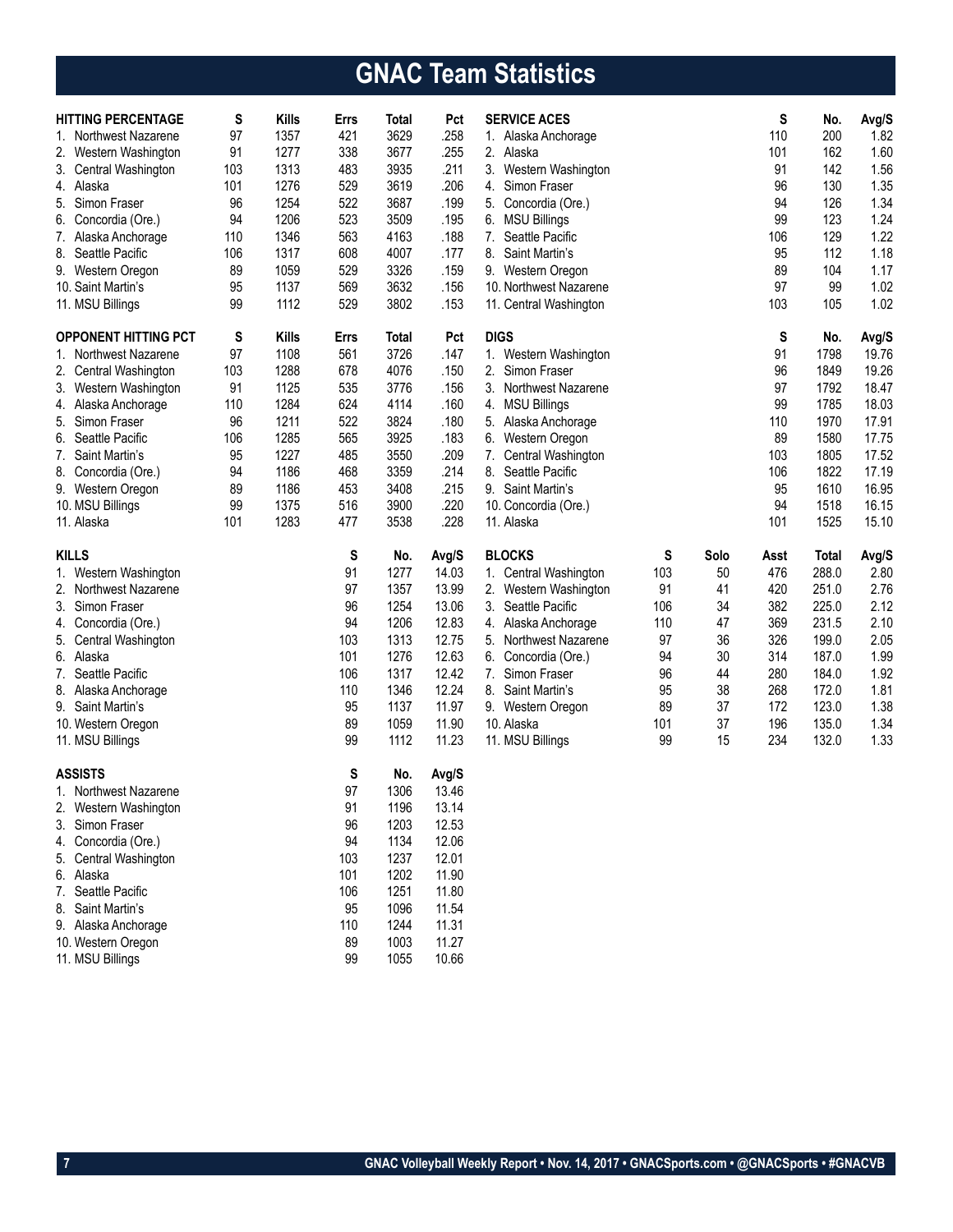## **GNAC Individual Statistics**

| No. Avg/S<br>.431<br><b>JR</b><br>SR<br>97<br>383<br>69<br>729<br><b>UAA</b><br>52<br>1. Farrell, Madi<br><b>NNU</b><br>1.<br>Swiss, Leah<br>110<br>SFU<br>254<br>582<br>.345<br><b>UAA</b><br><b>SR</b><br>51<br>JR<br>95<br>53<br>2.<br>Kaio-Perez, Keala<br>110<br>2. May, Tessa<br>249<br>564<br>.328<br><b>SR</b><br>38<br>WWU<br>JR<br>91<br>64<br>3.<br>WWU<br>89<br>3. Hall, Michaela<br>Turner, Arielle<br>440<br>.323<br>Wheelhouse, Sabrina CWU<br>SR<br>103<br>195<br>53<br>SFU<br>JR<br>90<br>31<br>4.<br>4. Bratsberg, Jayme<br>.318<br><b>FR</b><br><b>UAF</b><br>SO<br>97<br>159<br>47<br>352<br>5.<br><b>MSUB</b><br>99<br>34<br>5.<br>Alvarez, Izela<br>Wong, Kim<br><b>SR</b><br>271<br>.306<br><b>UAF</b><br><b>FR</b><br>78<br>26<br>CU<br>94<br>66<br>671<br>6.<br>6. Barnette, Colby<br>Whiting, Cate<br>SPU<br><b>FR</b><br>204<br>.289<br><b>JR</b><br>30<br>7. Stegemoller, Gabi<br>54<br>86<br>27<br>7.<br>Phelps, Abby<br><b>WWU</b><br>91<br>.284<br><b>SR</b><br>30<br>8. Bodine, Kendra<br><b>NNU</b><br>SR<br>97<br>421<br>90<br>1165<br>8.<br>CU<br>94<br>Dorsey, Lindsey<br>.279<br><b>SR</b><br>130<br>319<br><b>UAF</b><br><b>SR</b><br>100<br>31<br>9. Joffs, Sara<br><b>CWU</b><br>91<br>41<br>9. Nichols, Rachel<br>.271<br><b>SR</b><br>WWU<br>SR<br>91<br>266<br>50<br>796<br><b>NNU</b><br>97<br>29<br>10. Buckner, Joellee<br>10. Thomas, Mari<br>99<br>35<br>246<br>.260<br>11. Blankinship, Sydney<br><b>WOU</b><br>SR<br>64<br>.259<br>SO<br>109<br>182<br>59<br>475<br><b>DIGS</b><br><b>CI</b><br>S<br>12. Hayes, Vanessa<br>UAA<br>Team | 0.47<br>0.46<br>0.43<br>0.34<br>0.34<br>0.33<br>0.33<br>0.32<br>0.31<br>0.30<br>No. Avg/S |
|------------------------------------------------------------------------------------------------------------------------------------------------------------------------------------------------------------------------------------------------------------------------------------------------------------------------------------------------------------------------------------------------------------------------------------------------------------------------------------------------------------------------------------------------------------------------------------------------------------------------------------------------------------------------------------------------------------------------------------------------------------------------------------------------------------------------------------------------------------------------------------------------------------------------------------------------------------------------------------------------------------------------------------------------------------------------------------------------------------------------------------------------------------------------------------------------------------------------------------------------------------------------------------------------------------------------------------------------------------------------------------------------------------------------------------------------------------------------------------------------------------------------------------------------------------------------------------------|-------------------------------------------------------------------------------------------|
|                                                                                                                                                                                                                                                                                                                                                                                                                                                                                                                                                                                                                                                                                                                                                                                                                                                                                                                                                                                                                                                                                                                                                                                                                                                                                                                                                                                                                                                                                                                                                                                          |                                                                                           |
|                                                                                                                                                                                                                                                                                                                                                                                                                                                                                                                                                                                                                                                                                                                                                                                                                                                                                                                                                                                                                                                                                                                                                                                                                                                                                                                                                                                                                                                                                                                                                                                          |                                                                                           |
|                                                                                                                                                                                                                                                                                                                                                                                                                                                                                                                                                                                                                                                                                                                                                                                                                                                                                                                                                                                                                                                                                                                                                                                                                                                                                                                                                                                                                                                                                                                                                                                          |                                                                                           |
|                                                                                                                                                                                                                                                                                                                                                                                                                                                                                                                                                                                                                                                                                                                                                                                                                                                                                                                                                                                                                                                                                                                                                                                                                                                                                                                                                                                                                                                                                                                                                                                          |                                                                                           |
|                                                                                                                                                                                                                                                                                                                                                                                                                                                                                                                                                                                                                                                                                                                                                                                                                                                                                                                                                                                                                                                                                                                                                                                                                                                                                                                                                                                                                                                                                                                                                                                          |                                                                                           |
|                                                                                                                                                                                                                                                                                                                                                                                                                                                                                                                                                                                                                                                                                                                                                                                                                                                                                                                                                                                                                                                                                                                                                                                                                                                                                                                                                                                                                                                                                                                                                                                          |                                                                                           |
|                                                                                                                                                                                                                                                                                                                                                                                                                                                                                                                                                                                                                                                                                                                                                                                                                                                                                                                                                                                                                                                                                                                                                                                                                                                                                                                                                                                                                                                                                                                                                                                          |                                                                                           |
|                                                                                                                                                                                                                                                                                                                                                                                                                                                                                                                                                                                                                                                                                                                                                                                                                                                                                                                                                                                                                                                                                                                                                                                                                                                                                                                                                                                                                                                                                                                                                                                          |                                                                                           |
|                                                                                                                                                                                                                                                                                                                                                                                                                                                                                                                                                                                                                                                                                                                                                                                                                                                                                                                                                                                                                                                                                                                                                                                                                                                                                                                                                                                                                                                                                                                                                                                          |                                                                                           |
|                                                                                                                                                                                                                                                                                                                                                                                                                                                                                                                                                                                                                                                                                                                                                                                                                                                                                                                                                                                                                                                                                                                                                                                                                                                                                                                                                                                                                                                                                                                                                                                          |                                                                                           |
|                                                                                                                                                                                                                                                                                                                                                                                                                                                                                                                                                                                                                                                                                                                                                                                                                                                                                                                                                                                                                                                                                                                                                                                                                                                                                                                                                                                                                                                                                                                                                                                          |                                                                                           |
|                                                                                                                                                                                                                                                                                                                                                                                                                                                                                                                                                                                                                                                                                                                                                                                                                                                                                                                                                                                                                                                                                                                                                                                                                                                                                                                                                                                                                                                                                                                                                                                          |                                                                                           |
| 78<br>.259<br><b>FR</b><br>99<br>563<br>wwu<br>JR<br>91<br>365<br>1110<br>1. Alvarez, Izela<br><b>MSUB</b><br>13. Phelps, Abby                                                                                                                                                                                                                                                                                                                                                                                                                                                                                                                                                                                                                                                                                                                                                                                                                                                                                                                                                                                                                                                                                                                                                                                                                                                                                                                                                                                                                                                           | 5.69                                                                                      |
| .254<br>SFU<br>SO<br>98<br>39<br>232<br>SFU<br><b>JR</b><br>90<br>490<br>74<br>2. Bratsberg, Jayme<br>14. Kilberg, Angelica                                                                                                                                                                                                                                                                                                                                                                                                                                                                                                                                                                                                                                                                                                                                                                                                                                                                                                                                                                                                                                                                                                                                                                                                                                                                                                                                                                                                                                                              | 5.44                                                                                      |
| <b>SR</b><br>162<br>55<br>423<br>.253<br><b>SR</b><br>582<br>UAF<br>98<br>3.<br>Kaio-Perez, Keala<br><b>UAA</b><br>15. Podowicz, Riley<br>110                                                                                                                                                                                                                                                                                                                                                                                                                                                                                                                                                                                                                                                                                                                                                                                                                                                                                                                                                                                                                                                                                                                                                                                                                                                                                                                                                                                                                                            | 5.29                                                                                      |
| .245<br>524<br>CU<br>SR<br>94<br>335<br>127<br>849<br>Morgan, Kyla<br><b>CWU</b><br>SO<br>103<br>16. Dorsey, Lindsey<br>4.                                                                                                                                                                                                                                                                                                                                                                                                                                                                                                                                                                                                                                                                                                                                                                                                                                                                                                                                                                                                                                                                                                                                                                                                                                                                                                                                                                                                                                                               | 5.09                                                                                      |
| <b>SFU</b><br>.241<br>SR<br>96<br>243<br>82<br>667<br><b>WWU</b><br>JR<br>91<br>455<br>17. Howlett, Christine<br>5.<br>Buckner, Aubrey                                                                                                                                                                                                                                                                                                                                                                                                                                                                                                                                                                                                                                                                                                                                                                                                                                                                                                                                                                                                                                                                                                                                                                                                                                                                                                                                                                                                                                                   | 5.00                                                                                      |
| .226<br>453<br>129<br>54<br>332<br><b>JR</b><br>wwu<br>SO<br>91<br>6.<br>Siegfreid, Shayli<br><b>NNU</b><br>94<br>18. Bopray, Joslyn                                                                                                                                                                                                                                                                                                                                                                                                                                                                                                                                                                                                                                                                                                                                                                                                                                                                                                                                                                                                                                                                                                                                                                                                                                                                                                                                                                                                                                                     | 4.82                                                                                      |
| <b>JR</b><br>213<br>626<br>.220<br><b>WWU</b><br><b>SR</b><br>429<br>19. Vandenkooy, Mariella<br><b>WOU</b><br>75<br>75<br>7.<br>Buckner, Joellee<br>91                                                                                                                                                                                                                                                                                                                                                                                                                                                                                                                                                                                                                                                                                                                                                                                                                                                                                                                                                                                                                                                                                                                                                                                                                                                                                                                                                                                                                                  | 4.71                                                                                      |
| SO<br>55<br>142<br>360<br>.219<br>8.<br><b>JR</b><br>428<br>20. Fa'amausili, Diana<br><b>UAA</b><br>63<br>Phelps, Abby<br><b>WWU</b><br>91                                                                                                                                                                                                                                                                                                                                                                                                                                                                                                                                                                                                                                                                                                                                                                                                                                                                                                                                                                                                                                                                                                                                                                                                                                                                                                                                                                                                                                               | 4.70                                                                                      |
| SPU<br><b>JR</b><br>93<br>423<br>9.<br>Ganete, Amanda                                                                                                                                                                                                                                                                                                                                                                                                                                                                                                                                                                                                                                                                                                                                                                                                                                                                                                                                                                                                                                                                                                                                                                                                                                                                                                                                                                                                                                                                                                                                    | 4.55                                                                                      |
| <b>KILLS</b><br>CI<br>S<br><b>UAF</b><br><b>SO</b><br>456<br>Team<br>No. Avg/S<br>10. Hickel, Jenna<br>101                                                                                                                                                                                                                                                                                                                                                                                                                                                                                                                                                                                                                                                                                                                                                                                                                                                                                                                                                                                                                                                                                                                                                                                                                                                                                                                                                                                                                                                                               | 4.51                                                                                      |
| <b>NNU</b><br><b>SR</b><br>97<br>421<br>4.34<br>1. Bodine, Kendra                                                                                                                                                                                                                                                                                                                                                                                                                                                                                                                                                                                                                                                                                                                                                                                                                                                                                                                                                                                                                                                                                                                                                                                                                                                                                                                                                                                                                                                                                                                        |                                                                                           |
| C1<br>${\sf J}{\sf R}$<br>365<br>4.01<br><b>BLOCKS</b><br>S<br>2. Phelps, Abby<br>wwu<br>91<br>Team<br>Solo<br>Asst Total Avg/S                                                                                                                                                                                                                                                                                                                                                                                                                                                                                                                                                                                                                                                                                                                                                                                                                                                                                                                                                                                                                                                                                                                                                                                                                                                                                                                                                                                                                                                          |                                                                                           |
| <b>SR</b><br>3.95<br><b>SR</b><br>103<br>23<br>3. Farrell, Madi<br><b>NNU</b><br>97<br>383<br>1. Wheelhouse, Sabrina CWU<br>132<br>155.0                                                                                                                                                                                                                                                                                                                                                                                                                                                                                                                                                                                                                                                                                                                                                                                                                                                                                                                                                                                                                                                                                                                                                                                                                                                                                                                                                                                                                                                 | 1.50                                                                                      |
| <b>SR</b><br>94<br>347<br>3.69<br><b>SO</b><br>91<br>20<br>115 135.0<br>4. Mitchell, Rebecca<br><b>SMU</b><br>2.<br>wwu<br>Bopray, Joslyn                                                                                                                                                                                                                                                                                                                                                                                                                                                                                                                                                                                                                                                                                                                                                                                                                                                                                                                                                                                                                                                                                                                                                                                                                                                                                                                                                                                                                                                | 1.48                                                                                      |
| 380<br>3.69<br><b>SR</b><br>5. Mauritson, Shelby<br>CWU<br>JR<br>103<br>3.<br><b>NNU</b><br>97<br>16<br>118<br>134.0<br>Farrell, Madi                                                                                                                                                                                                                                                                                                                                                                                                                                                                                                                                                                                                                                                                                                                                                                                                                                                                                                                                                                                                                                                                                                                                                                                                                                                                                                                                                                                                                                                    | 1.38                                                                                      |
| CU<br><b>SR</b><br>94<br>335<br>3.56<br>SPU<br><b>SO</b><br>70<br>12<br>86.0<br>6. Dorsey, Lindsey<br>Tchabanov, Nicole<br>74<br>4.                                                                                                                                                                                                                                                                                                                                                                                                                                                                                                                                                                                                                                                                                                                                                                                                                                                                                                                                                                                                                                                                                                                                                                                                                                                                                                                                                                                                                                                      | 1.23                                                                                      |
| <b>SR</b><br>89<br>3.53<br><b>JR</b><br>91<br>WOU<br>314<br><b>WWU</b><br>16<br>95<br>111.0<br>7. Bettinson, Alisha<br>5.<br>Hall, Michaela                                                                                                                                                                                                                                                                                                                                                                                                                                                                                                                                                                                                                                                                                                                                                                                                                                                                                                                                                                                                                                                                                                                                                                                                                                                                                                                                                                                                                                              | 1.22                                                                                      |
| SPU<br>364<br>3.47<br><b>SR</b><br>94<br>18<br>8. Oddo, Gabby<br>SO<br>105<br>6.<br>Barnette, Colby<br>CU<br>93<br>111.0                                                                                                                                                                                                                                                                                                                                                                                                                                                                                                                                                                                                                                                                                                                                                                                                                                                                                                                                                                                                                                                                                                                                                                                                                                                                                                                                                                                                                                                                 | 1.18                                                                                      |
| JR<br>3.23<br><b>CWU</b><br>SR<br>91<br>14<br>9. Swiss, Leah<br><b>UAA</b><br>110<br>355<br>7. Joffs, Sara<br>86<br>100.0                                                                                                                                                                                                                                                                                                                                                                                                                                                                                                                                                                                                                                                                                                                                                                                                                                                                                                                                                                                                                                                                                                                                                                                                                                                                                                                                                                                                                                                                | 1.10                                                                                      |
| <b>FR</b><br>300<br>3.19<br>SPU<br>JR<br>61<br>11<br>64.0<br><b>MSUB</b><br>94<br>8.<br>Crespi, Shaun<br>53<br>10. Vigil, Maddi                                                                                                                                                                                                                                                                                                                                                                                                                                                                                                                                                                                                                                                                                                                                                                                                                                                                                                                                                                                                                                                                                                                                                                                                                                                                                                                                                                                                                                                          | 1.05                                                                                      |
| 9. Langford, Kamille<br><b>SMU</b><br><b>FR</b><br>86<br>18<br>88.0<br>70                                                                                                                                                                                                                                                                                                                                                                                                                                                                                                                                                                                                                                                                                                                                                                                                                                                                                                                                                                                                                                                                                                                                                                                                                                                                                                                                                                                                                                                                                                                | 1.02                                                                                      |
| 106.0<br><b>ASSISTS</b><br>CI<br><b>UAA</b><br>JR<br>104<br>11<br>95<br>Team<br>S<br>No. Avg/S<br>10. Melton, Tara                                                                                                                                                                                                                                                                                                                                                                                                                                                                                                                                                                                                                                                                                                                                                                                                                                                                                                                                                                                                                                                                                                                                                                                                                                                                                                                                                                                                                                                                       | 1.02                                                                                      |
| <b>SR</b><br>1114 11.60<br>1. Cook, Hailey<br><b>NNU</b><br>96                                                                                                                                                                                                                                                                                                                                                                                                                                                                                                                                                                                                                                                                                                                                                                                                                                                                                                                                                                                                                                                                                                                                                                                                                                                                                                                                                                                                                                                                                                                           |                                                                                           |
| <b>JR</b><br>SA<br>BS<br>Pts Avg/S<br>2. Boesel, Brette<br>wwu<br>91<br>1047 11.51<br><b>POINTS</b><br>Team<br>CI<br>S<br>Κ<br>BA                                                                                                                                                                                                                                                                                                                                                                                                                                                                                                                                                                                                                                                                                                                                                                                                                                                                                                                                                                                                                                                                                                                                                                                                                                                                                                                                                                                                                                                        |                                                                                           |
| <b>SR</b><br>872<br><b>SR</b><br>97<br>421<br>22<br>$\overline{4}$<br>48<br>3. Brown, Michele<br>CU<br>85<br>10.26<br>Bodine, Kendra<br><b>NNU</b><br>471.0<br>1.                                                                                                                                                                                                                                                                                                                                                                                                                                                                                                                                                                                                                                                                                                                                                                                                                                                                                                                                                                                                                                                                                                                                                                                                                                                                                                                                                                                                                        | 4.86                                                                                      |
| 383<br>SPU<br>JR<br>1077 10.16<br><b>NNU</b><br><b>SR</b><br>97<br>0<br>16<br>118<br>458.0<br>4. Tran, Symone<br>106<br>2. Farrell, Madi                                                                                                                                                                                                                                                                                                                                                                                                                                                                                                                                                                                                                                                                                                                                                                                                                                                                                                                                                                                                                                                                                                                                                                                                                                                                                                                                                                                                                                                 | 4.72                                                                                      |
| SFU<br><b>FR</b><br>762<br>8.66<br>365<br>30<br>0<br>49<br>88<br><b>WWU</b><br>JR<br>91<br>419.5<br>5.<br>Tays, Julia<br>3.<br>Phelps, Abby                                                                                                                                                                                                                                                                                                                                                                                                                                                                                                                                                                                                                                                                                                                                                                                                                                                                                                                                                                                                                                                                                                                                                                                                                                                                                                                                                                                                                                              | 4.61                                                                                      |
| <b>SR</b><br>335<br>$\sqrt{2}$<br>394.5<br><b>MSUB</b><br><b>FR</b><br>67<br>580<br>8.66<br>CU<br>94<br>30<br>55<br>6. Clarke, Kylee<br>Dorsey, Lindsey<br>4.                                                                                                                                                                                                                                                                                                                                                                                                                                                                                                                                                                                                                                                                                                                                                                                                                                                                                                                                                                                                                                                                                                                                                                                                                                                                                                                                                                                                                            | 4.20                                                                                      |
| <b>SR</b><br>8.37<br><b>JR</b><br>380<br>21<br>431.5<br>SMU<br>94<br>787<br><b>CWU</b><br>103<br>4<br>53<br>Nesbitt, Nicolette<br>5.<br>Mauritson, Shelby<br>7.                                                                                                                                                                                                                                                                                                                                                                                                                                                                                                                                                                                                                                                                                                                                                                                                                                                                                                                                                                                                                                                                                                                                                                                                                                                                                                                                                                                                                          | 4.19                                                                                      |
| 3<br><b>FR</b><br>52<br>364<br>7.00<br><b>SR</b><br>347<br>15<br>37<br>383.5<br>8. Smythe, Alexa<br><b>MSUB</b><br>6.<br>Mitchell, Rebecca<br><b>SMU</b><br>94                                                                                                                                                                                                                                                                                                                                                                                                                                                                                                                                                                                                                                                                                                                                                                                                                                                                                                                                                                                                                                                                                                                                                                                                                                                                                                                                                                                                                           | 4.08                                                                                      |
| <b>UAA</b><br><b>FR</b><br>110<br>752<br>6.84<br>JR<br>355<br>52<br>8<br>42<br>436.0<br>9. Davenport, Casey<br>7. Swiss, Leah<br><b>UAA</b><br>110                                                                                                                                                                                                                                                                                                                                                                                                                                                                                                                                                                                                                                                                                                                                                                                                                                                                                                                                                                                                                                                                                                                                                                                                                                                                                                                                                                                                                                       | 3.96                                                                                      |
| <b>SR</b><br>666<br>6.66<br><b>SR</b><br>314<br>12<br>11<br>346.5<br>10. Nichols, Rachel<br><b>UAF</b><br>100<br>8.<br>WOU<br>89<br>19<br>Bettinson,Alisha                                                                                                                                                                                                                                                                                                                                                                                                                                                                                                                                                                                                                                                                                                                                                                                                                                                                                                                                                                                                                                                                                                                                                                                                                                                                                                                                                                                                                               | 3.89                                                                                      |
| 364<br>402.5<br>9.<br>SPU<br><b>SO</b><br>105<br>18<br>$\overline{4}$<br>33<br>Oddo, Gabby                                                                                                                                                                                                                                                                                                                                                                                                                                                                                                                                                                                                                                                                                                                                                                                                                                                                                                                                                                                                                                                                                                                                                                                                                                                                                                                                                                                                                                                                                               | 3.83                                                                                      |
| <b>SR</b><br>93<br>3.73<br>10. Barnette, Colby<br>CU<br>94<br>271<br>15<br>18<br>350.5                                                                                                                                                                                                                                                                                                                                                                                                                                                                                                                                                                                                                                                                                                                                                                                                                                                                                                                                                                                                                                                                                                                                                                                                                                                                                                                                                                                                                                                                                                   |                                                                                           |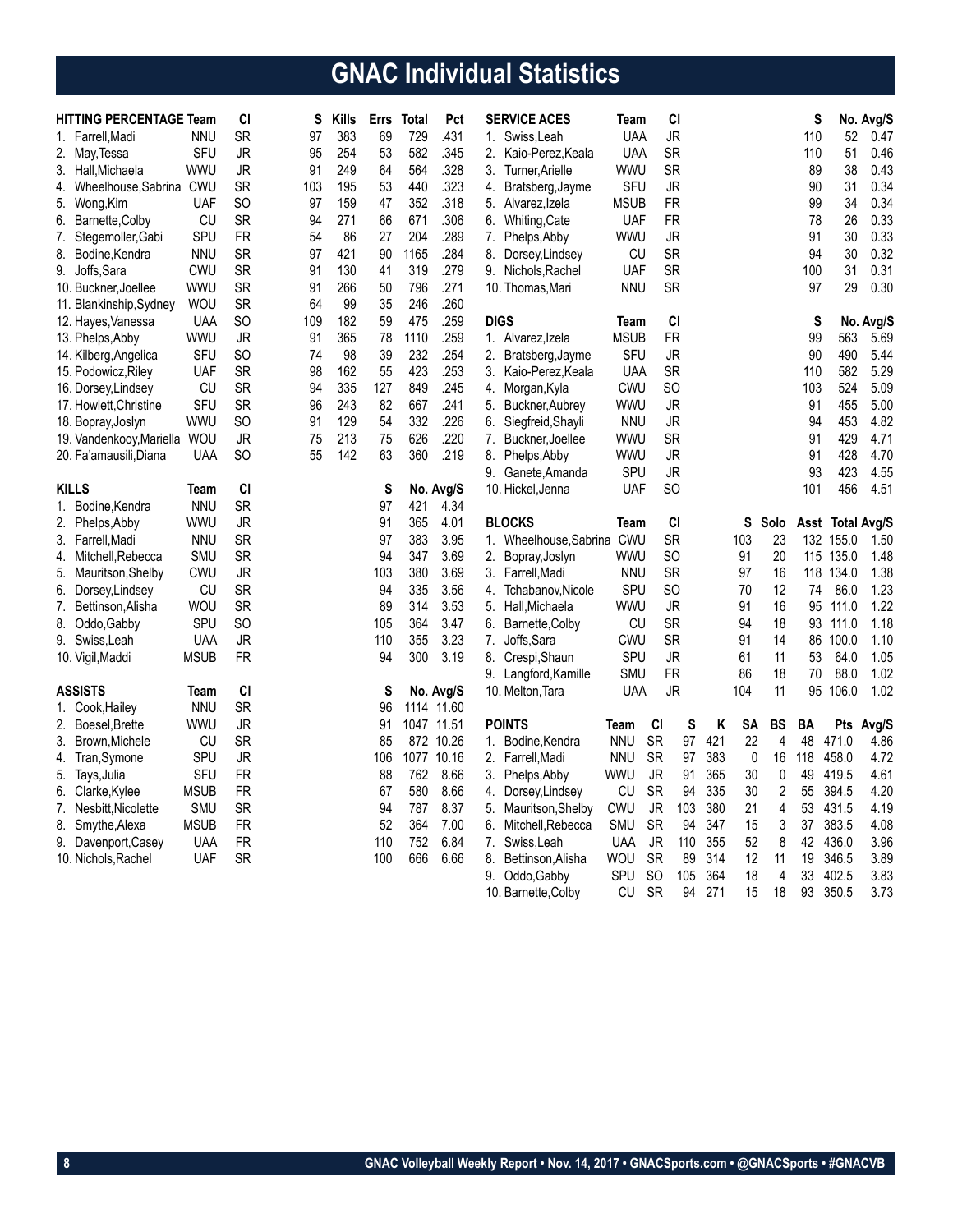### **GNAC 2017 Individual Single Match Highs**

#### **HITTING PERCENTAGE (K-E-TA) minimum 12 kills**

| .889 (16-0-18) 3s Farrell, Madi (Northwest Nazarene) vs Dominican (Calif.) (09/08/17)   |
|-----------------------------------------------------------------------------------------|
| .824 (14- 0-17) 3s Farrell, Madi (Northwest Nazarene) vs Seattle Pacific (11/04/17)     |
| .700 (14- 0-20) 3s May, Tessa (Simon Fraser) vs Saint Martin's (10/14/17)               |
| .667 (21- 1-30) 4s Dorsey, Lindsey (Concordia (Ore.)) vs Alaska (10/14/17)              |
| .655 (20- 1-29) 3s Bodine Kendra (Northwest Nazarene) vs Concordia (Ore.) (10/19/17)    |
| .652 (15-0-23) 3s Strandberg, Livia (Concordia (Ore.)) vs Westminster (Utah) (09/01/17) |
| .650 (11/02/17) 3s Howlett, Christine (Simon Fraser) vs Alaska (11/02/17)               |
| .647 (12-1-17) 3s Wheelhouse, Sabrina (Central Washington) at Western Oregon (09/23/17) |
| .625 (15- 0-24) 3s Farrell, Madi (Northwest Nazarene) at Concordia (Ore.) (09/23/17)    |
| .625 (15- 0-24) 5s Stegemoller, Gabi (Seattle Pacific) vs Western Washington (11/09/17) |
| .611 (12- 1-18) 3s Vandenkooy, Mariella (Western Oregon) at Saint Martin's (09/14/17)   |
| .593 (17-1-27) 4s Barnette, Colby (Concordia (Ore.)) at Saint Martin's (09/16/17)       |
| .583 (14- 0-24) 3s Buckner, Joellee (Western Washington) vs Chico State (09/09/17)      |
| .577 (16-1-26) 3s Bodine, Kendra (Northwest Nazarene) at MSU Billings (10/14/17)        |
| .576 (21-2-33) 4s May, Tessa (Simon Fraser) vs Western Oregon (09/28/17)                |
| .562 (20-2-32) 4s Farrell, Madi (Northwest Nazarene) vs Dixie State (09/02/17)          |
| .562 (19- 1-32) 3s Bodine, Kendra (Northwest Nazarene) vs Western Oregon (10/21/17)     |
| .545 (13- 1-22) 3s Phelps Abby (Western Washington) vs Pace (09/01/17)                  |
| .542 (14- 1-24) 3s May, Tessa (Simon Fraser) at Alaska (10/07/17)                       |
| .542 (13- 0-24) 4s Beyer, Britt (Concordia (Ore.)) vs Dixie State (09/09/17)            |

#### **KILLS (K-E-TA)**

| 27 (27-5-63) 4s  | Bodine, Kendra (Northwest Nazarene) at Cal St. Monterey Bay (09/01/17) |
|------------------|------------------------------------------------------------------------|
| 25 (25-6-50) 4s  | Mitchell, Rebecca (Saint Martin's) vs Concordia (Ore.) (09/16/17)      |
| 25 (25- 5-74) 5s | Bodine, Kendra (Northwest Nazarene) at Western Oregon (09/21/17)       |
| 25 (25-3-73) 5s  | Swiss, Leah (Alaska Anchorage) vs Northwest Nazarene (10/28/17)        |
| 24 (24- 7-72) 5s | Johnson, Chrisalyn (Alaska Anchorage) vs Central Washington (10/26/17) |
| 24 (24-3-52) 5s  | Farrell, Madi (Northwest Nazarene) at Central Washington (10/10/17)    |
| 24 (24-12-65) 5s | Mauritson, Shelby (Central Washington) vs Concordia (Ore.) (10/21/17)  |
| 23 (23-6-58) 5s  | Oddo, Gabby (Seattle Pacific) at MSU Billings (09/28/17)               |
| 23 (23-7-69) 5s  | Swiss, Leah (Alaska Anchorage) at Seattle Pacific (10/19/17)           |
| 23 (23-2-51) 4s  | Bodine, Kendra (Northwest Nazarene) at Saint Martin's (10/07/17)       |
| 23 (23-8-62) 5s  | Bettinson, Alisha (Western Oregon) vs Northwest Nazarene (09/21/17)    |
| 22 (22-7-69) 5s  | Bodine, Kendra (Northwest Nazarene) vs Sonoma State (09/09/17)         |
| 22 (22-7-59) 4s  | Vandenkooy, Mariella (Western Oregon) vs Alaska (10/12/17)             |
| 22 (22-6-66) 4s  | Swiss, Leah (Alaska Anchorage) vs Western Washington (10/07/17)        |
| 22 (22- 5-47) 5s | Johnson, Chrisalyn (Alaska Anchorage) vs CSU San Bernardino (09/09/17) |
| 22 (22- 9-52) 5s | Turner, Olivia (Seattle Pacific) at Alaska (09/21/17)                  |
| 22 (22-6-43) 5s  | Oddo, Gabby (Seattle Pacific) at Alaska (09/21/17)                     |
| 21 (21-9-58) 5s  | Oddo Gabby (Seattle Pacific) vs Alaska Anchorage (10/19/17)            |
| 21 (21-3-48) 3s  | Bodine, Kendra (Northwest Nazarene) vs MSU Billings (11/09/17)         |
| 21 (21-6-51) 3s  | Mitchell, Rebecca (Saint Martin's) vs Simon Fraser (11/09/17)          |

#### **TOTAL ATTEMPTS (K-E-TA)**

| 84 (17-13-84) 5s | Mauritson, Shelby (Central Washington) at Alaska Anchorage (10/26/17)   |
|------------------|-------------------------------------------------------------------------|
| 78 (19-6-78) 4s  | Phelps, Abby (Western Washington) vs Alaska Anchorage (11/02/17)        |
| 75 (17- 6-75) 4s | Swiss, Leah (Alaska Anchorage) at Western Washington (11/02/17)         |
| 74 (20-8-74) 5s  | Mitchell, Rebecca (Saint Martin's) vs MSU Billings (10/26/17)           |
| 74 (18-15-74) 5s | Bettinson, Alisha (Western Oregon) at MSU Billings (11/02/17)           |
| 74 (25- 5-74) 5s | Bodine, Kendra (Northwest Nazarene) at Western Oregon (09/21/17)        |
| 73 (25-3-73) 5s  | Swiss, Leah (Alaska Anchorage) vs Northwest Nazarene (10/28/17)         |
| 73 (20- 9-73) 5s | Bodine, Kendra (Northwest Nazarene) at Seattle Pacific (10/05/17)       |
| 72 (24- 7-72) 5s | Johnson, Chrisalyn (Alaska Anchorage) vs Central Washington (10/26/17)  |
| 71 (16-8-71) 5s  | Mauritson, Shelby (Central Washington) at Northwest Nazarene (11/07/17) |
| 69 (23-7-69) 5s  | Swiss, Leah (Alaska Anchorage) at Seattle Pacific (10/19/17)            |
| 69 (22-7-69) 5s  | Bodine, Kendra (Northwest Nazarene) vs Sonoma State (09/09/17)          |
| 67 (16- 6-67) 5s | Bodine, Kendra (Northwest Nazarene) vs Central Washington (11/07/17)    |
| 66 (22- 6-66) 4s | Swiss, Leah (Alaska Anchorage) vs Western Washington (10/07/17)         |
| 66 (18-9-66) 5s  | Mauritson, Shelby (Central Washington) at Saint Martin's (10/05/17)     |
| 65 (16-11-65) 5s | Bodine, Kendra (Northwest Nazarene) at Central Washington (10/10/17)    |
| 65 (19-5-65) 4s  | Phelps, Abby (Western Washington) vs Simon Fraser (09/19/17)            |
| 65 (24-12-65) 5s | Mauritson, Shelby (Central Washington) vs Concordia (Ore.) (10/21/17)   |
| 65 (21-10-65) 5s | Vigil, Maddi (MSU Billings) vs Seattle Pacific (09/28/17)               |
| 63 (27- 5-63) 4s | Bodine, Kendra (Northwest Nazarene) at Cal St. Monterey Bay (09/01/17)  |

#### **ASSISTS**

- 68 (5s) Tran, Symone (Seattle Pacific) vs Western Washington (11/09/17)<br>60 (5s) Cook, Hailey (Northwest Nazarene) at Central Washington (10/10/
	- Cook, Hailey (Northwest Nazarene) at Central Washington (10/10/17)
- 59 (5s) Brown, Michele (Concordia (Ore.)) at MSU Billings (11/04/17)<br>59 (5s) Clarke Kylee (MSU Billings) vs Western Oregon (11/02/17)
- Clarke, Kylee (MSU Billings) vs Western Oregon (11/02/17)
- 58 (5s) Tran,Symone (Seattle Pacific) at Alaska (09/21/17)
- 57 (4s) Cook, Hailey (Northwest Nazarene) at Cal St. Monterey Bay (09/01/17)<br>57 (4s) Cook, Hailey (Northwest Nazarene) at Saint Martin's (10/07/17)
- 57 (4s) Cook, Hailey (Northwest Nazarene) at Saint Martin's (10/07/17)<br>55 (5s) Tran, Symone (Seattle Pacific) at MSU Billings (09/28/17)
- 55 (5s) Tran, Symone (Seattle Pacific) at MSU Billings (09/28/17)<br>55 (5s) Cook, Hailey (Northwest Nazarene) at Alaska Anchorage
	- 55 (5s) Cook,Hailey (Northwest Nazarene) at Alaska Anchorage (10/28/17)
- 54 (5s) Tran,Symone (Seattle Pacific) vs Saint Martin's (09/26/17)

### **DIGS**<br>39 (5s)

- 39 (5s) Morgan,Kyla (Central Washington) at Alaska Anchorage (10/26/17)
- 38 (5s) Alvarez,Izela (MSU Billings) at MSU Moorhead (09/01/17)
- 38 (5s) Neumann,Hannah (Saint Martin's) vs MSU Billings (10/26/17)
- 37 (3s) Alvarez,Izela (MSU Billings) vs Rocky Mountain (10/24/17)
- 36 (4s) Kaio-Perez,Keala (Alaska Anchorage) at Western Washington (11/02/17)
- 36 (5s) Alvarez,Izela (MSU Billings) at Saint Martin's (10/26/17)
	- Kaio-Perez, Keala (Alaska Anchorage) vs Western Washington (10/07/17)
- 36 (5s) Hoene,Libbie (Western Oregon) at MSU Billings (11/02/17)
- 35 (5s) Ganete,Amanda (Seattle Pacific) vs Western Washington (11/09/17)
- 35 (4s) Bowen,Mackenzie (Western Oregon) at Lubbock Christian (09/01/17)

#### **ACES**

- 7 (4s) Vernoy,Megan (Saint Martin's) vs Concordia (Ore.) (09/16/17)
- 6 (5s) Swiss,Leah (Alaska Anchorage) vs Simon Fraser (10/05/17)
	- Turner,Arielle (Western Washington) vs Alaska (11/04/17)
- 6 (3s) Turner,Arielle (Western Washington) at Simon Fraser (10/17/17)
	- 5 (4s) Dolguikh,Katie (Simon Fraser) vs MSU Billings (09/23/17)
- 5 (3s) Davis,Maddie (Alaska) vs Simon Fraser (10/07/17)
- 5 (5s) Kaio-Perez,Keala (Alaska Anchorage) at UC San Diego (09/01/17)
- 5 (3s) Thomas,Mari (Northwest Nazarene) vs Alaska (09/30/17)
	-
- 5 (3s) Dols,Anna (Concordia (Ore.)) vs Western Oregon (10/03/17) 5 (5s) Kaio-Perez,Keala (Alaska Anchorage) at Concordia (Ore.) (10/13/17)

#### **BLOCKS (BS-BA)**

| 14 (4-10) 5s  | Wheelhouse, Sabrina (Central Washington) vs Alaska (09/28/17)           |
|---------------|-------------------------------------------------------------------------|
| 12 (2-10) 4s  | Wheelhouse, Sabrina (Central Washington) at Concordia (Ore.) (09/21/17) |
| 12 (1-11) 5s  | Crespi, Shaun (Seattle Pacific) vs Saint Martin's (09/26/17)            |
| 12 (0-12) 5s  | Fa'amausili, Diana (Alaska Anchorage) at Azusa Pacific (09/02/17)       |
| 12 (0-12) 4s  | Bopray, Joslyn (Western Washington) at Alaska Anchorage (10/07/17)      |
| $10(2-8)4s$   | Farrell, Madi (Northwest Nazarene) vs Western Washington (09/16/17)     |
| $10(2-8)5s$   | Tchabanov, Nicole (Seattle Pacific) vs Northwest Nazarene (10/05/17)    |
| $10(1-9)5s$   | Bopray, Joslyn (Western Washington) vs CSU San Bernardino (09/08/17)    |
| $10(1-9)5s$   | Webb, Bridgette (Central Washington) vs Azusa Pacific (9/7/17)          |
| $10(0-10)$ 3s | Bopray, Joslyn (Western Washington) vs Seattle Pacific (10/14/17)       |
| $10(0-10)5s$  | Melton, Tara (Alaska Anchorage) at Azusa Pacific (09/02/17)             |
| $9(1-8)5s$    | Langford, Kamille (Saint Martin's) vs MSU Billings (10/26/17)           |
| $9(1-8)5s$    | Lautenbach, Hannah (Seattle Pacific) vs Alaska (10/21/17)               |
| $9(1 - 8)$ 4s | Hall, Michaela (Westem Washington) at Alaska Anchorage (10/07/17)       |
| $9(0-9)$ 4s   | Wheelhouse, Sabrina (Central Washington) at Seattle Pacific (10/07/17)  |
| $9(0-9)5s$    | Weg Madison (Central Washington) vs Azusa Pacific (9/7/17)              |
| $9(0-9)$ 4s   | Tchabanov, Nicole (Seattle Pacific) vs Central Washington (10/07/17)    |
| $9(0-9)3s$    | Bopray, Joslyn (Western Washington) at Simon Fraser (10/17/17)          |
| $9(0-9)5s$    | Wheelhouse, Sabrina (Central Washington) vs Azusa Pacific (9/7/17)      |
| $9(0-9)$ 4s   | Buckner, Joellee (Western Washington) at Alaska Anchorage (10/07/17)    |